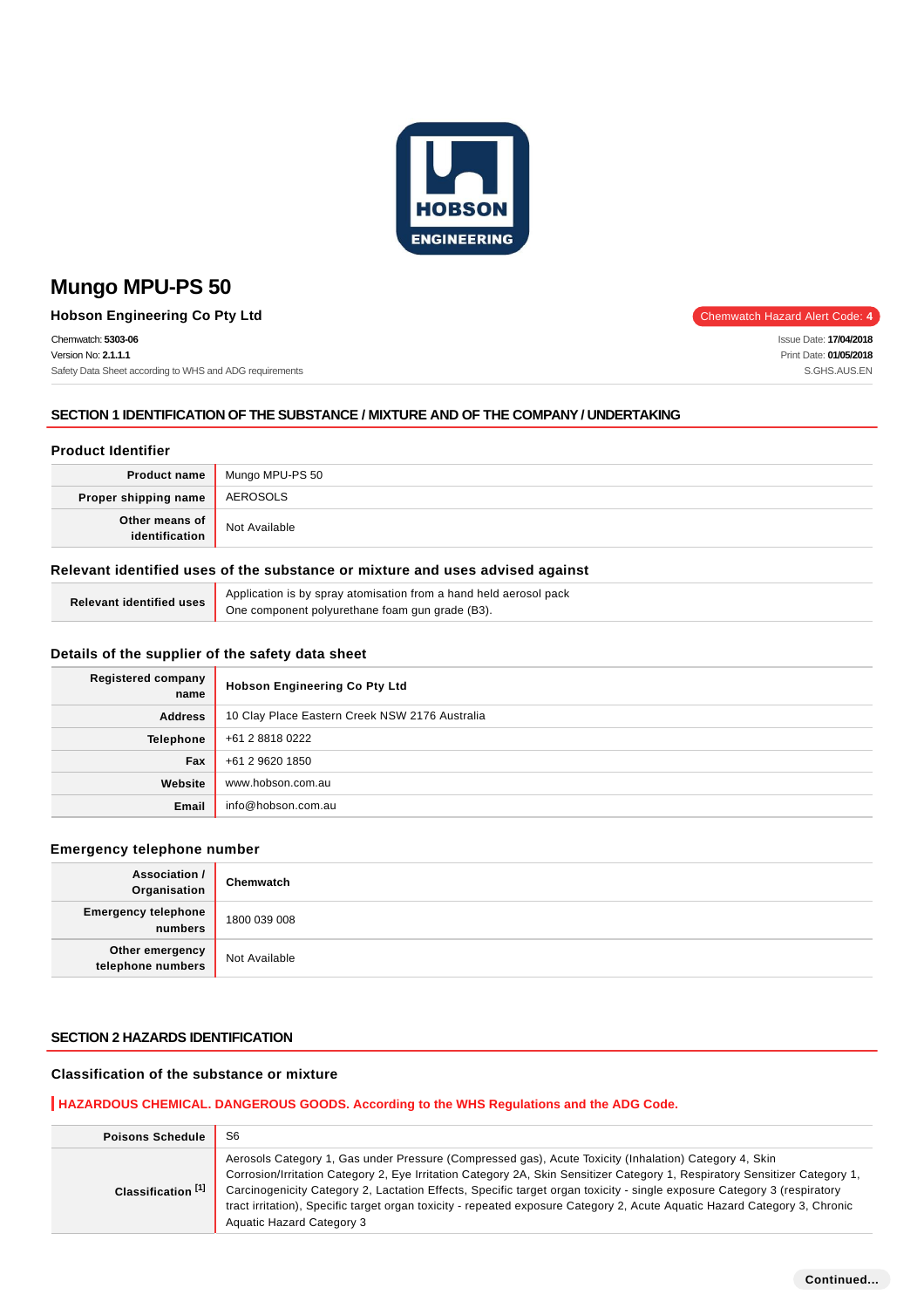

| <b>Precautionary statement(s) Response</b> |  |
|--------------------------------------------|--|

**P263** Avoid contact during pregnancy/while nursing. **P271** Use only outdoors or in a well-ventilated area.

**P281** Use personal protective equipment as required.

**P273** Avoid release to the environment.

**P270** Do not eat, drink or smoke when using this product.

**P285** In case of inadequate ventilation wear respiratory protection.

**P280** Wear protective gloves/protective clothing/eye protection/face protection.

**P272** Contaminated work clothing should not be allowed out of the workplace.

| P304+P340      | IF INHALED: Remove victim to fresh air and keep at rest in a position comfortable for breathing.                                    |
|----------------|-------------------------------------------------------------------------------------------------------------------------------------|
| P308+P313      | IF exposed or concerned: Get medical advice/attention.                                                                              |
| P342+P311      | If experiencing respiratory symptoms: Call a POISON CENTER or doctor/physician.                                                     |
| P362           | Take off contaminated clothing and wash before reuse.                                                                               |
| P302+P352      | IF ON SKIN: Wash with plenty of soap and water.                                                                                     |
| P305+P351+P338 | IF IN EYES: Rinse cautiously with water for several minutes. Remove contact lenses, if present and easy to do.<br>Continue rinsing. |
| P312           | Call a POISON CENTER or doctor/physician if you feel unwell.                                                                        |
| P333+P313      | If skin irritation or rash occurs: Get medical advice/attention.                                                                    |
| P337+P313      | If eye irritation persists: Get medical advice/attention.                                                                           |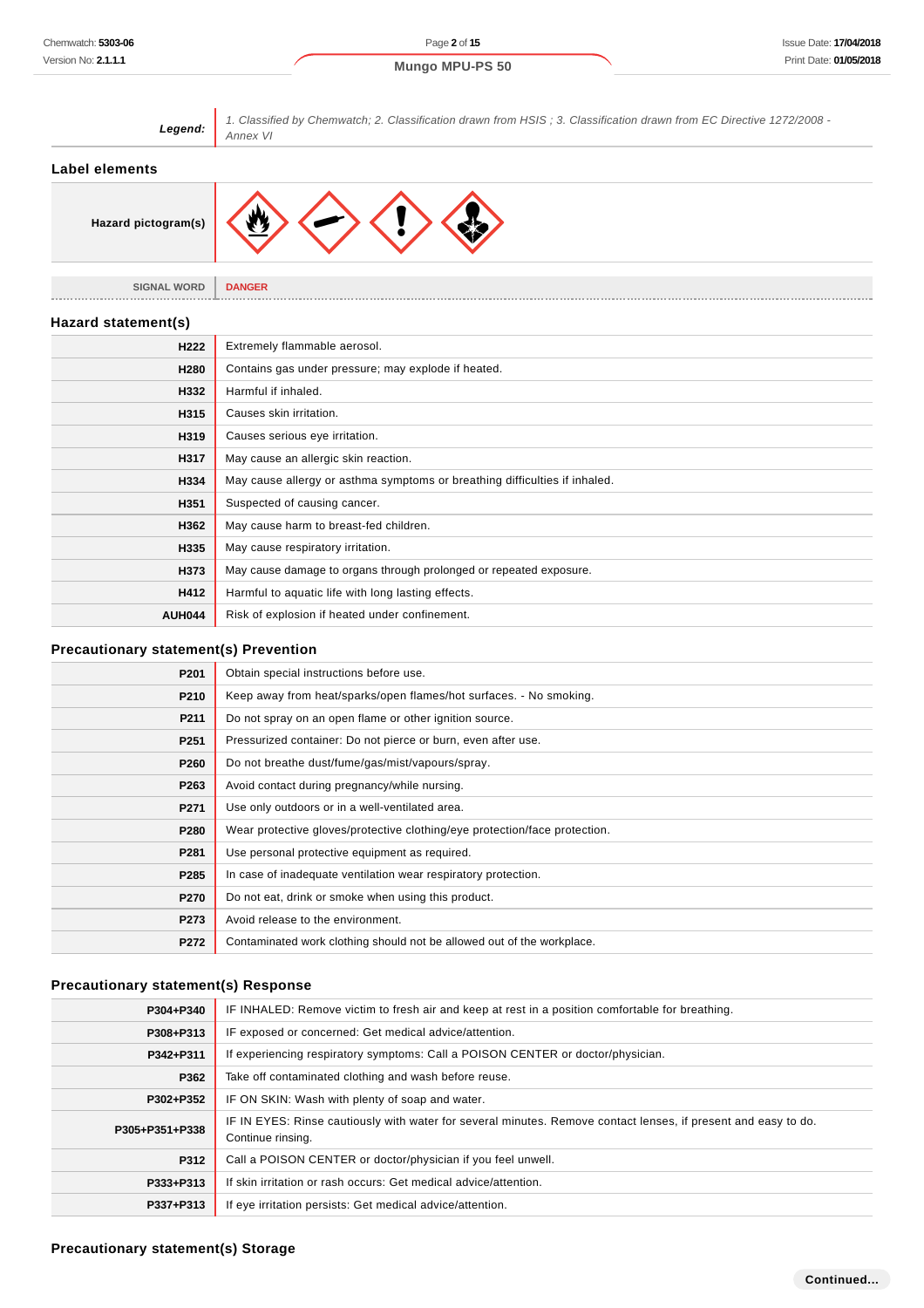| P405      | Store locked up.                                                             |
|-----------|------------------------------------------------------------------------------|
| P410+P403 | Protect from sunlight. Store in a well-ventilated place.                     |
| P410+P412 | Protect from sunlight. Do not expose to temperatures exceeding 50 °C/122 °F. |
| P403+P233 | Store in a well-ventilated place. Keep container tightly closed.             |

#### **Precautionary statement(s) Disposal**

**P501** Dispose of contents/container in accordance with local regulations.

# **SECTION 3 COMPOSITION / INFORMATION ON INGREDIENTS**

#### **Substances**

See section below for composition of Mixtures

## **Mixtures**

| <b>CAS No</b> | %[weight] | <b>Name</b>                                                |
|---------------|-----------|------------------------------------------------------------|
| 9016-87-9     | $30 - 40$ | polymeric diphenylmethane diisocyanate                     |
| 85535-85-9    | $10 - 20$ | C14-17 alkanes, chlorinated-, chlorinated paraffin 52, 58% |
| 13674-84-5    | $1 - 5$   | tris(2-chloroisopropyl)phosphate                           |
| 115-10-6      | $5 - 15$  | dimethyl ether                                             |
| 68476-85-7.   | $2 - 15$  | hydrocarbon propellant                                     |
|               | balance   | Ingredients determined not to be hazardous                 |

# **SECTION 4 FIRST AID MEASURES**

# **Description of first aid measures**

| <b>Eye Contact</b>  | If aerosols come in contact with the eyes:<br>Immediately hold the eyelids apart and flush the eye with fresh running water.<br>▶ Ensure complete irrigation of the eye by keeping eyelids apart and away from eye and moving the eyelids by<br>occasionally lifting the upper and lower lids.<br>► Seek medical attention without delay; if pain persists or recurs seek medical attention.<br>► Removal of contact lenses after an eye injury should only be undertaken by skilled personnel.                                                  |
|---------------------|--------------------------------------------------------------------------------------------------------------------------------------------------------------------------------------------------------------------------------------------------------------------------------------------------------------------------------------------------------------------------------------------------------------------------------------------------------------------------------------------------------------------------------------------------|
| <b>Skin Contact</b> | If skin contact occurs:<br>Immediately remove all contaminated clothing, including footwear.<br>Flush skin and hair with running water (and soap if available).<br>▶ Seek medical attention in event of irritation.                                                                                                                                                                                                                                                                                                                              |
| Inhalation          | If aerosols, fumes or combustion products are inhaled:<br>$\triangleright$ Remove to fresh air.<br>Lay patient down. Keep warm and rested.<br>▶ Prostheses such as false teeth, which may block airway, should be removed, where possible, prior to initiating first aid<br>procedures.<br>If breathing is shallow or has stopped, ensure clear airway and apply resuscitation, preferably with a demand valve<br>resuscitator, bag-valve mask device, or pocket mask as trained. Perform CPR if necessary.<br>Transport to hospital, or doctor. |
| Ingestion           | Not considered a normal route of entry.<br>If swallowed do <b>NOT</b> induce vomiting.<br>If vomiting occurs, lean patient forward or place on left side (head-down position, if possible) to maintain open airway<br>and prevent aspiration.<br>• Observe the patient carefully.<br>► Never give liquid to a person showing signs of being sleepy or with reduced awareness; i.e. becoming unconscious.<br>► Give water to rinse out mouth, then provide liquid slowly and as much as casualty can comfortably drink.<br>▶ Seek medical advice. |

#### **Indication of any immediate medical attention and special treatment needed**

Treat symptomatically.

- For sub-chronic and chronic exposures to isocyanates:
- This material may be a potent pulmonary sensitiser which causes bronchospasm even in patients without prior airway hyperreactivity.
- Clinical symptoms of exposure involve mucosal irritation of respiratory and gastrointestinal tracts.
- Conjunctival irritation, skin inflammation (erythema, pain vesiculation) and gastrointestinal disturbances occur soon after exposure.
- Pulmonary symptoms include cough, burning, substernal pain and dyspnoea.
- Some cross-sensitivity occurs between different isocyanates.
- Noncardiogenic pulmonary oedema and bronchospasm are the most serious consequences of exposure. Markedly symptomatic patients should receive oxygen, ventilatory support and an intravenous line.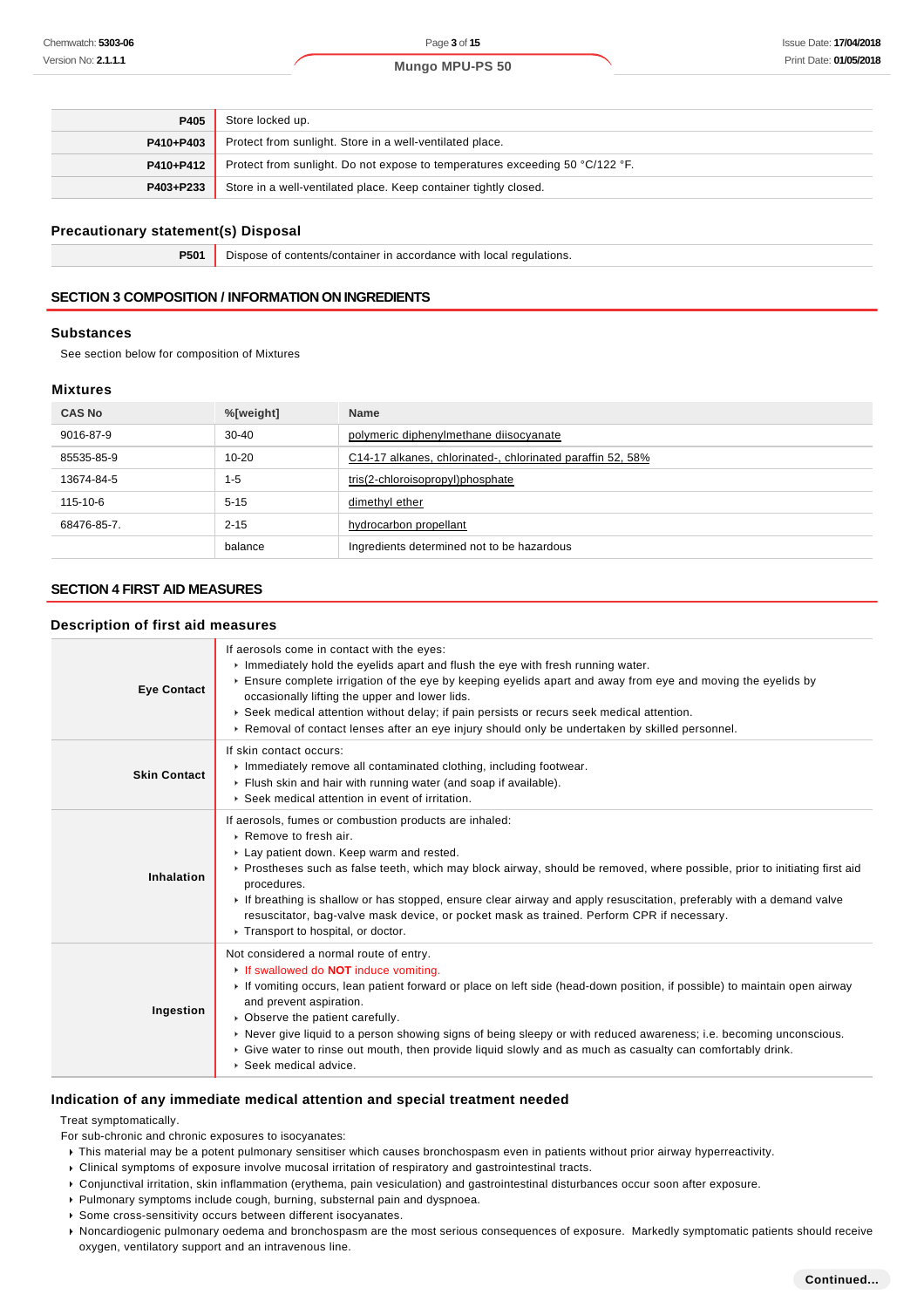- Treatment for asthma includes inhaled sympathomimetics (epinephrine [adrenalin], terbutaline) and steroids.
- Activated charcoal (1 g/kg) and a cathartic (sorbitol, magnesium citrate) may be useful for ingestion.
- Mydriatics, systemic analgesics and topical antibiotics (Sulamyd) may be used for corneal abrasions.
- $\cdot$  There is no effective therapy for sensitised workers.

#### [Ellenhorn and Barceloux; Medical Toxicology]

**NOTE:** Isocyanates cause airway restriction in naive individuals with the degree of response dependant on the concentration and duration of exposure. They induce smooth muscle contraction which leads to bronchoconstrictive episodes. Acute changes in lung function, such as decreased FEV1, may not represent sensitivity.

[Karol & Jin, Frontiers in Molecular Toxicology, pp 56-61, 1992]

Personnel who work with isocyanates, isocyanate prepolymers or polyisocyanates should have a pre-placement medical examination and periodic examinations thereafter, including a pulmonary function test. Anyone with a medical history of chronic respiratory disease, asthmatic or bronchial attacks, indications of allergic responses, recurrent eczema or sensitisation conditions of the skin should not handle or work with isocyanates. Anyone who develops chronic respiratory distress when working with isocyanates should be removed from exposure and examined by a physician. Further exposure must be avoided if a sensitivity to isocyanates or polyisocyanates has developed.

#### **SECTION 5 FIREFIGHTING MEASURES**

#### **Extinguishing media**

**SMALL FIRE:**

Water spray, dry chemical or CO2

**LARGE FIRE:**

Water spray or fog.

#### **Special hazards arising from the substrate or mixture**

| <b>Fire Incompatibility</b>    | ► Avoid contamination with oxidising agents i.e. nitrates, oxidising acids, chlorine bleaches, pool chlorine etc. as ignition<br>may result                                                                                                                                                                                                                                                                                                                                                                                                                                                                                                                                                                                                                                                                                                                                                                                       |
|--------------------------------|-----------------------------------------------------------------------------------------------------------------------------------------------------------------------------------------------------------------------------------------------------------------------------------------------------------------------------------------------------------------------------------------------------------------------------------------------------------------------------------------------------------------------------------------------------------------------------------------------------------------------------------------------------------------------------------------------------------------------------------------------------------------------------------------------------------------------------------------------------------------------------------------------------------------------------------|
| <b>Advice for firefighters</b> |                                                                                                                                                                                                                                                                                                                                                                                                                                                                                                                                                                                                                                                                                                                                                                                                                                                                                                                                   |
| <b>Fire Fighting</b>           | Alert Fire Brigade and tell them location and nature of hazard.<br>• May be violently or explosively reactive.<br>• Wear breathing apparatus plus protective gloves.<br>Prevent, by any means available, spillage from entering drains or water course.<br>If safe, switch off electrical equipment until vapour fire hazard removed.<br>Use water delivered as a fine spray to control fire and cool adjacent area.<br>DO NOT approach containers suspected to be hot.<br>$\triangleright$ Cool fire exposed containers with water spray from a protected location.<br>If safe to do so, remove containers from path of fire.<br>Equipment should be thoroughly decontaminated after use.                                                                                                                                                                                                                                        |
| <b>Fire/Explosion Hazard</b>   | ▶ Liquid and vapour are highly flammable.<br>Severe fire hazard when exposed to heat or flame.<br>• Vapour forms an explosive mixture with air.<br>► Severe explosion hazard, in the form of vapour, when exposed to flame or spark.<br>• Vapour may travel a considerable distance to source of ignition.<br>► Heating may cause expansion or decomposition with violent container rupture.<br>Aerosol cans may explode on exposure to naked flames.<br>▶ Rupturing containers may rocket and scatter burning materials.<br>Hazards may not be restricted to pressure effects.<br>• May emit acrid, poisonous or corrosive fumes.<br>• On combustion, may emit toxic fumes of carbon monoxide (CO).<br>Combustion products include:<br>carbon dioxide (CO2)<br>isocyanates<br>hydrogen cyanide<br>nitrogen oxides (NOx)<br>phosphorus oxides (POx)<br>chlorides<br>other pyrolysis products typical of burning organic material. |
| <b>HAZCHEM</b>                 | 2Y                                                                                                                                                                                                                                                                                                                                                                                                                                                                                                                                                                                                                                                                                                                                                                                                                                                                                                                                |
|                                |                                                                                                                                                                                                                                                                                                                                                                                                                                                                                                                                                                                                                                                                                                                                                                                                                                                                                                                                   |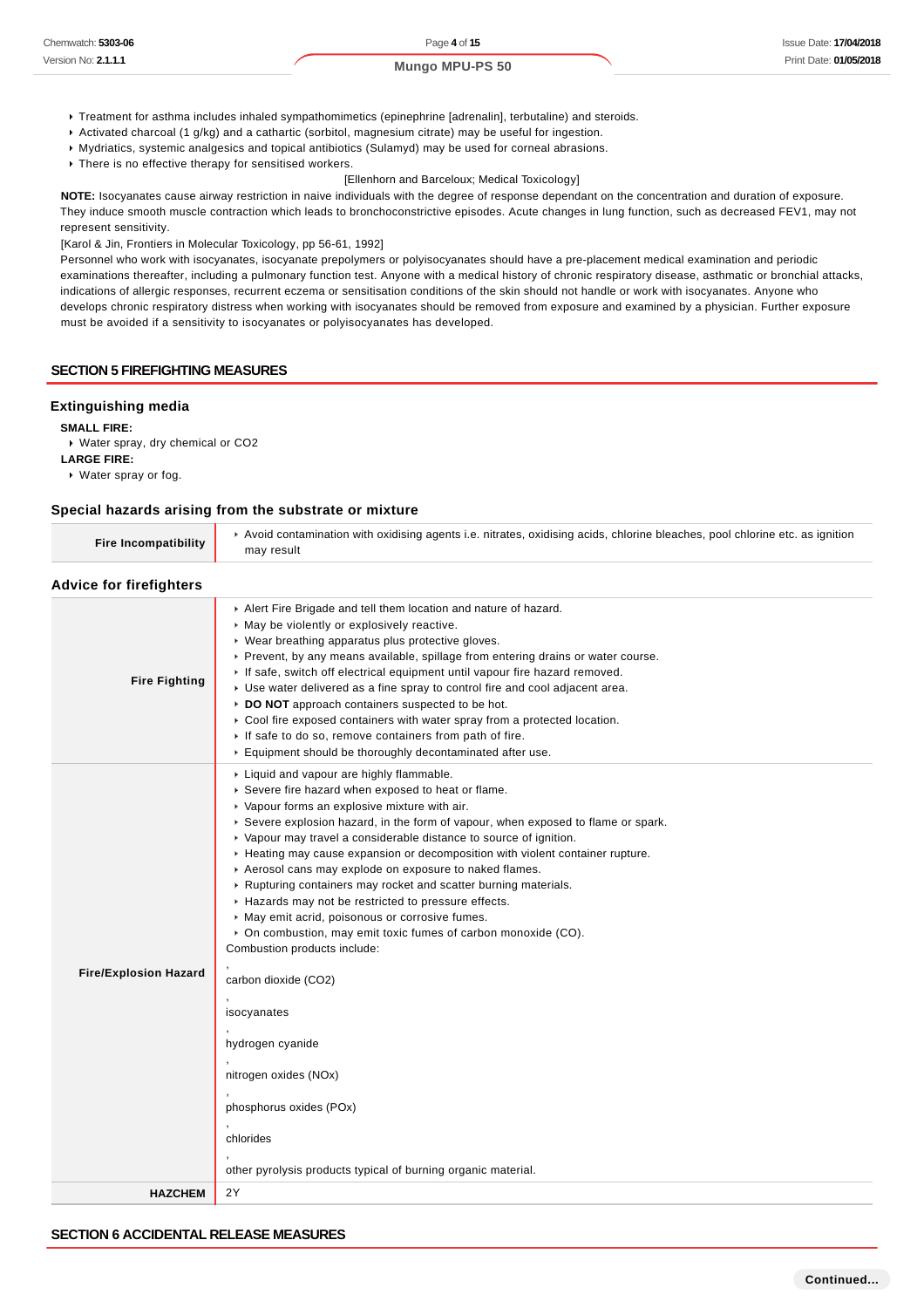# **Personal precautions, protective equipment and emergency procedures**

See section 8

# **Environmental precautions**

See section 12

# **Methods and material for containment and cleaning up**

| <b>Minor Spills</b> | Clean up all spills immediately.<br>Avoid breathing vapours and contact with skin and eyes.<br>• Wear protective clothing, impervious gloves and safety glasses.<br>▶ Shut off all possible sources of ignition and increase ventilation.<br>$\cdot$ Wipe up.<br>If safe, damaged cans should be placed in a container outdoors, away from all ignition sources, until pressure has<br>dissipated.<br>• Undamaged cans should be gathered and stowed safely.                                                                                                                                                                                                                                                                                                                                                           |
|---------------------|------------------------------------------------------------------------------------------------------------------------------------------------------------------------------------------------------------------------------------------------------------------------------------------------------------------------------------------------------------------------------------------------------------------------------------------------------------------------------------------------------------------------------------------------------------------------------------------------------------------------------------------------------------------------------------------------------------------------------------------------------------------------------------------------------------------------|
| <b>Major Spills</b> | Clear area of personnel and move upwind.<br>Alert Fire Brigade and tell them location and nature of hazard.<br>• May be violently or explosively reactive.<br>• Wear breathing apparatus plus protective gloves.<br>► Prevent, by any means available, spillage from entering drains or water courses<br>▶ No smoking, naked lights or ignition sources.<br>Increase ventilation.<br>▶ Stop leak if safe to do so.<br>• Water spray or fog may be used to disperse / absorb vapour.<br>Absorb or cover spill with sand, earth, inert materials or vermiculite.<br>If safe, damaged cans should be placed in a container outdoors, away from ignition sources, until pressure has<br>dissipated.<br>• Undamaged cans should be gathered and stowed safely.<br>Collect residues and seal in labelled drums for disposal. |

Personal Protective Equipment advice is contained in Section 8 of the SDS.

# **SECTION 7 HANDLING AND STORAGE**

# **Precautions for safe handling**

| Safe handling            | Avoid all personal contact, including inhalation.<br>▶ Wear protective clothing when risk of exposure occurs.<br>Use in a well-ventilated area.<br>▶ Prevent concentration in hollows and sumps.<br>DO NOT enter confined spaces until atmosphere has been checked.<br>Avoid smoking, naked lights or ignition sources.<br>Avoid contact with incompatible materials.<br>V When handling, DO NOT eat, drink or smoke.<br>DO NOT incinerate or puncture aerosol cans.<br>DO NOT spray directly on humans, exposed food or food utensils.<br>Avoid physical damage to containers.<br>Always wash hands with soap and water after handling.<br>• Work clothes should be laundered separately.<br>Use good occupational work practice.<br>▶ Observe manufacturer's storage and handling recommendations contained within this SDS.<br>Atmosphere should be regularly checked against established exposure standards to ensure safe working conditions are<br>maintained. |
|--------------------------|----------------------------------------------------------------------------------------------------------------------------------------------------------------------------------------------------------------------------------------------------------------------------------------------------------------------------------------------------------------------------------------------------------------------------------------------------------------------------------------------------------------------------------------------------------------------------------------------------------------------------------------------------------------------------------------------------------------------------------------------------------------------------------------------------------------------------------------------------------------------------------------------------------------------------------------------------------------------|
| <b>Other information</b> | Store below 38 deg. C.<br>► Keep dry to avoid corrosion of cans. Corrosion may result in container perforation and internal pressure may eject<br>contents of can<br>Store in original containers in approved flammable liquid storage area.<br>DO NOT store in pits, depressions, basements or areas where vapours may be trapped.<br>No smoking, naked lights, heat or ignition sources.<br>Keep containers securely sealed. Contents under pressure.<br>Store away from incompatible materials.<br>Store in a cool, dry, well ventilated area.<br>Avoid storage at temperatures higher than 40 deg C.<br>Store in an upright position.<br>▶ Protect containers against physical damage.<br>• Check regularly for spills and leaks.<br>▶ Observe manufacturer's storage and handling recommendations contained within this SDS.                                                                                                                                    |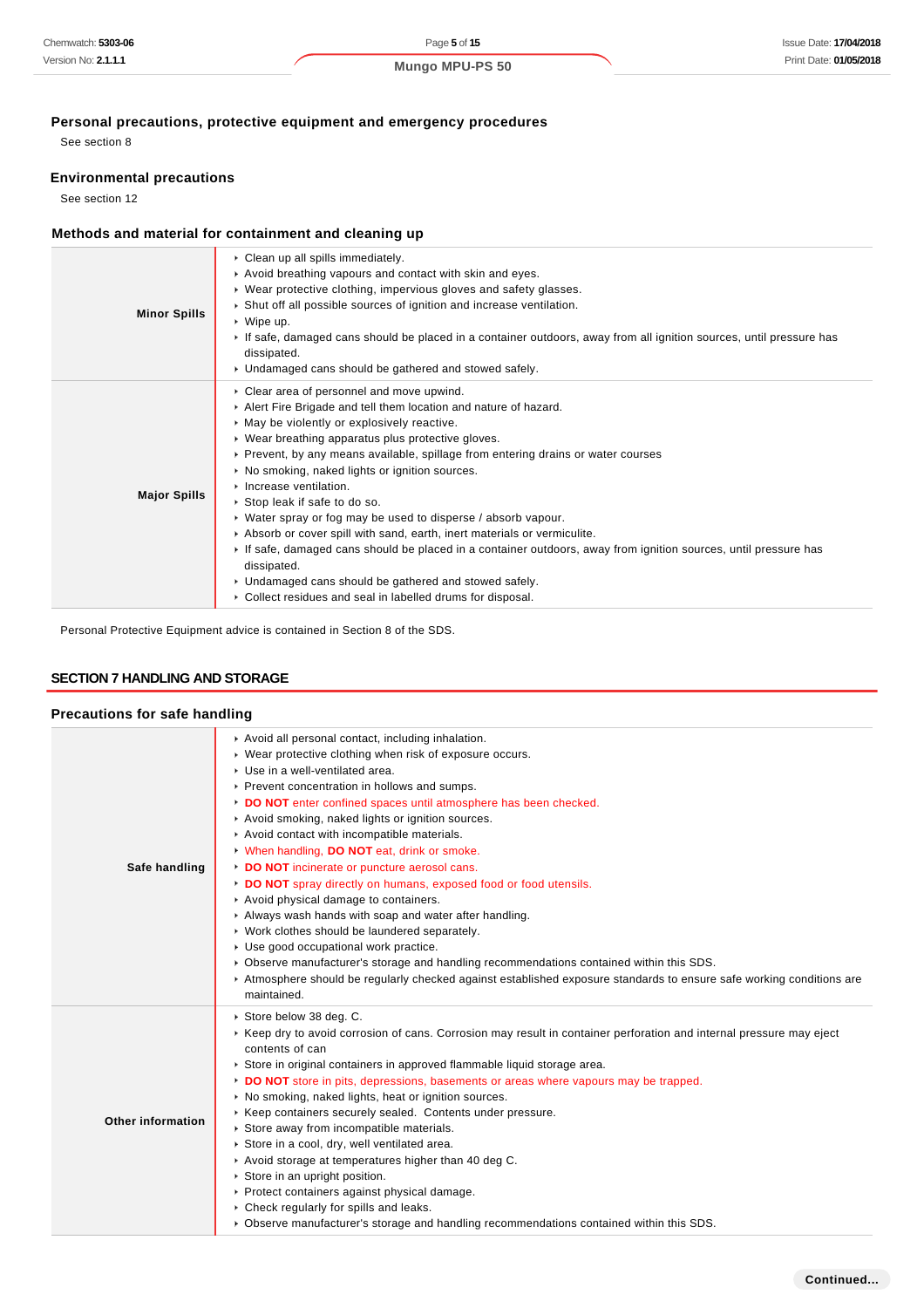L

## **Conditions for safe storage, including any incompatibilities**

| Suitable container      | Aerosol dispenser.<br>• Check that containers are clearly labelled. |
|-------------------------|---------------------------------------------------------------------|
| Storage incompatibility | Avoid reaction with oxidising agents<br>Avoid strong acids, bases.  |

# **SECTION 8 EXPOSURE CONTROLS / PERSONAL PROTECTION**

#### **Control parameters**

## **OCCUPATIONAL EXPOSURE LIMITS (OEL)**

# **INGREDIENT DATA**

| <b>Source</b>                          | Ingredient                                | <b>Material name</b>                    | <b>TWA</b>                 | <b>STEL</b>            | Peak             | <b>Notes</b>     |
|----------------------------------------|-------------------------------------------|-----------------------------------------|----------------------------|------------------------|------------------|------------------|
| Australia Exposure<br><b>Standards</b> | polymeric diphenylmethane<br>diisocyanate | Isocyanates, all<br>$(as-NCO)$          | $0.02 \text{ mg/m}$ 3      | $0.07$ mg/m $3$        | Not<br>Available | Not<br>Available |
| Australia Exposure<br><b>Standards</b> | dimethyl ether                            | Dimethyl ether                          | 760 mg/m3 /<br>$400$ ppm   | 950 mg/m3 /<br>500 ppm | Not<br>Available | Not<br>Available |
| Australia Exposure<br><b>Standards</b> | hydrocarbon propellant                    | <b>LPG</b> (liquified<br>petroleum gas) | 1800 mg/m3 /<br>$1000$ ppm | Not Available          | Not<br>Available | Not<br>Available |

## **EMERGENCY LIMITS**

| Ingredient                                | <b>Material name</b>                                                             |                     | TEEL-1        | TEEL-2               | TEEL-3               |
|-------------------------------------------|----------------------------------------------------------------------------------|---------------------|---------------|----------------------|----------------------|
| polymeric diphenylmethane<br>diisocyanate | Polymethylene polyphenyl isocyanate; (Polymeric diphenylmethane<br>diisocyanate) |                     | 0.15<br>mq/m3 | $3.6$ mg/m $3$       | $22 \text{ mg/m}$    |
| dimethyl ether                            | Methyl ether; (Dimethyl ether)                                                   |                     | 3,000 ppm     | 3800 ppm             | 7200 ppm             |
| hydrocarbon propellant                    | Liquified petroleum gas; (L.P.G.)                                                |                     | 65.000<br>ppm | $2.30E + 0.5$<br>ppm | $4.00E + 0.5$<br>ppm |
|                                           |                                                                                  |                     |               |                      |                      |
| Ingredient                                | <b>Original IDLH</b>                                                             | <b>Revised IDLH</b> |               |                      |                      |
| polymeric diphenylmethane<br>diisocyanate | Not Available                                                                    | Not Available       |               |                      |                      |

| C14-17 alkanes,<br>chlorinated-, chlorinated<br>paraffin 52, 58% | Not Available     | Not Available |
|------------------------------------------------------------------|-------------------|---------------|
| tris $(2 -$<br>chloroisopropyl)phosphate                         | Not Available     | Not Available |
| dimethyl ether                                                   | Not Available     | Not Available |
| hydrocarbon propellant                                           | $2,000$ [LEL] ppm | Not Available |

## **Exposure controls**

| Appropriate engineering<br>controls | Use in a well-ventilated area<br>General exhaust is adequate under normal operating conditions.<br>Local exhaust ventilation may be required for safe working, i.e. to keep exposures below required standards, otherwise<br>PPE is required.                                                                                                                                                                                                                                                                                                                                                                                                                                                                                                                                                                                                                                                                                                                                      |
|-------------------------------------|------------------------------------------------------------------------------------------------------------------------------------------------------------------------------------------------------------------------------------------------------------------------------------------------------------------------------------------------------------------------------------------------------------------------------------------------------------------------------------------------------------------------------------------------------------------------------------------------------------------------------------------------------------------------------------------------------------------------------------------------------------------------------------------------------------------------------------------------------------------------------------------------------------------------------------------------------------------------------------|
| <b>Personal protection</b>          | <b>STOCKS</b>                                                                                                                                                                                                                                                                                                                                                                                                                                                                                                                                                                                                                                                                                                                                                                                                                                                                                                                                                                      |
| Eye and face protection             | Safety glasses with side shields; or as required,<br>Chemical goggles.<br>► Contact lenses may pose a special hazard; soft contact lenses may absorb and concentrate irritants. A written policy<br>document, describing the wearing of lenses or restrictions on use, should be created for each workplace or task. This<br>should include a review of lens absorption and adsorption for the class of chemicals in use and an account of injury<br>experience. Medical and first-aid personnel should be trained in their removal and suitable equipment should be readily<br>available. In the event of chemical exposure, begin eye irrigation immediately and remove contact lens as soon as<br>practicable. Lens should be removed at the first signs of eye redness or irritation - lens should be removed in a clean<br>environment only after workers have washed hands thoroughly. [CDC NIOSH Current Intelligence Bulletin 59], [AS/NZS<br>1336 or national equivalent] |
| <b>Skin protection</b>              | See Hand protection below                                                                                                                                                                                                                                                                                                                                                                                                                                                                                                                                                                                                                                                                                                                                                                                                                                                                                                                                                          |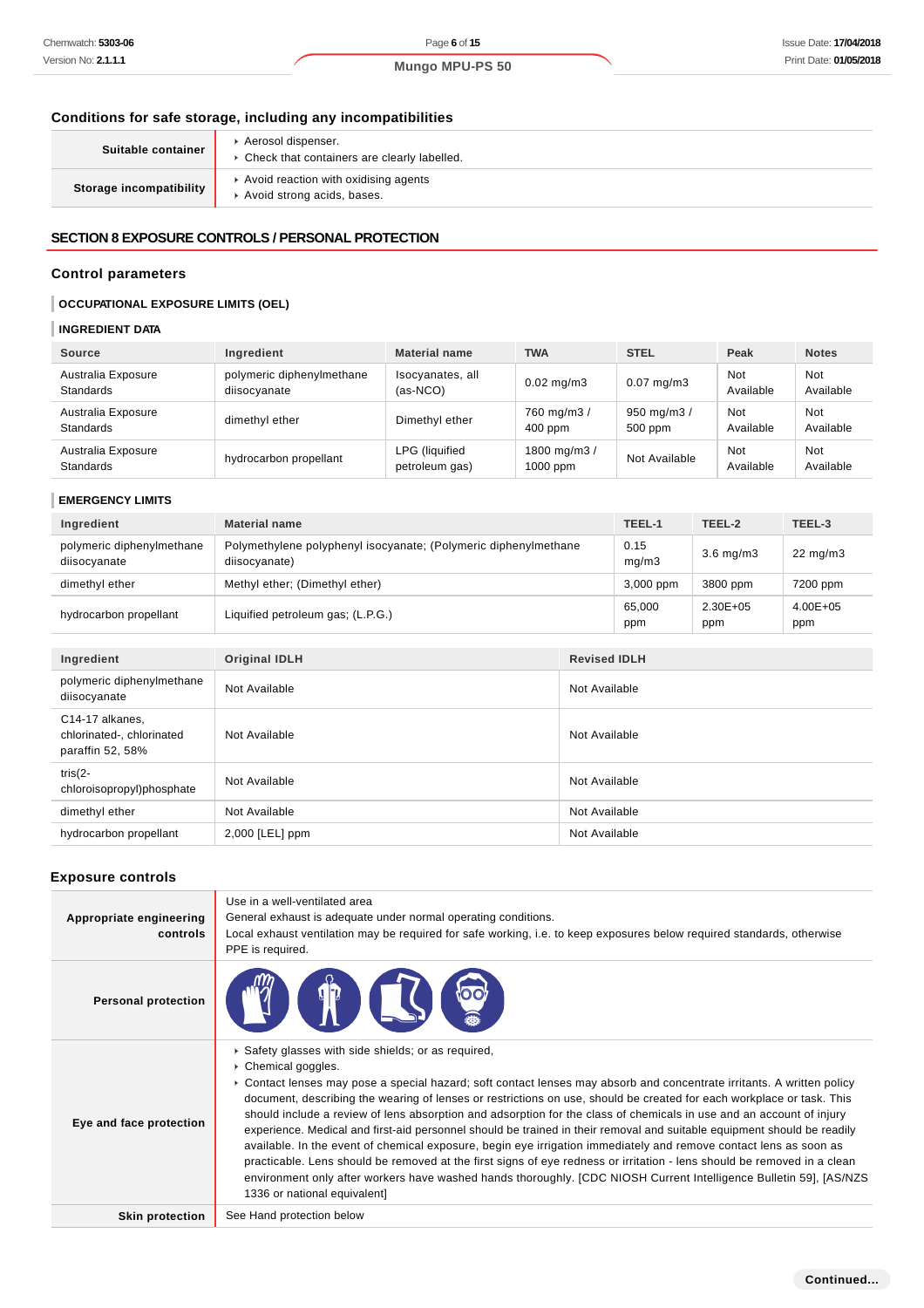| <b>Hands/feet protection</b> | ▶ Wear chemical protective gloves, e.g. PVC.<br>▶ Wear safety footwear or safety gumboots, e.g. Rubber |  |
|------------------------------|--------------------------------------------------------------------------------------------------------|--|
| <b>Body protection</b>       | See Other protection below                                                                             |  |
| Other protection             | • Overalls.<br>▶ P.V.C. apron.<br>▶ Barrier cream.<br>▶ Skin cleansing cream.<br>▶ Eye wash unit.      |  |

#### **Respiratory protection**

Type AX-P Filter of sufficient capacity. (AS/NZS 1716 & 1715, EN 143:2000 & 149:2001, ANSI Z88 or national equivalent)

## **SECTION 9 PHYSICAL AND CHEMICAL PROPERTIES**

#### **Information on basic physical and chemical properties**

**Appearance** Supplied as an aerosol pack. Contents under **PRESSURE**. Contains highly flammable hydrocarbon propellant. |Liquid with characteristic odour; does not mix with water.

| <b>Physical state</b>                           | Liquid         | Relative density (Water =<br>1)                                                    | Not Available  |
|-------------------------------------------------|----------------|------------------------------------------------------------------------------------|----------------|
| Odour                                           | Not Available  | <b>Partition coefficient</b><br>n-octanol / water                                  | Not Available  |
| <b>Odour threshold</b>                          | Not Available  | <b>Auto-ignition temperature</b><br>$(^{\circ}C)$                                  | 199            |
| pH (as supplied)                                | Not Applicable | Decomposition<br>temperature                                                       | Not Available  |
| Melting point / freezing<br>point $(^{\circ}C)$ | Not Available  | Viscosity (cSt)                                                                    | Not Available  |
| Initial boiling point and<br>boiling range (°C) | Not Available  | Molecular weight (g/mol)                                                           | Not Applicable |
| Flash point (°C)                                | Not Available  | <b>Taste</b>                                                                       | Not Available  |
| <b>Evaporation rate</b>                         | Not Available  | <b>Explosive properties</b>                                                        | Not Available  |
| Flammability                                    | Not Available  | <b>Oxidising properties</b>                                                        | Not Available  |
| <b>Upper Explosive Limit</b><br>$(\%)$          | 18.6           | <b>Surface Tension (dyn/cm</b><br>or mN/m)                                         | Not Available  |
| <b>Lower Explosive Limit</b><br>$(\%)$          | 3.0            | <b>Volatile Component</b><br>$(% \mathcal{L}^{\prime }\cap \mathcal{L}^{\prime })$ | Not Available  |
| Vapour pressure (kPa)                           | Not Available  | Gas group                                                                          | Not Available  |
| Solubility in water (g/L)                       | Immiscible     | pH as a solution (1%)                                                              | Not Applicable |
| Vapour density (Air = 1)                        | >1             | VOC g/L                                                                            | 20.3%          |

#### **SECTION 10 STABILITY AND REACTIVITY**

| Reactivity                                 | See section 7                                                                                                                      |
|--------------------------------------------|------------------------------------------------------------------------------------------------------------------------------------|
| <b>Chemical stability</b>                  | Elevated temperatures.<br>▶ Presence of open flame.<br>▶ Product is considered stable.<br>Hazardous polymerisation will not occur. |
| Possibility of hazardous<br>reactions      | See section 7                                                                                                                      |
| <b>Conditions to avoid</b>                 | See section 7                                                                                                                      |
| Incompatible materials                     | See section 7                                                                                                                      |
| <b>Hazardous</b><br>decomposition products | See section 5                                                                                                                      |

# **SECTION 11 TOXICOLOGICAL INFORMATION**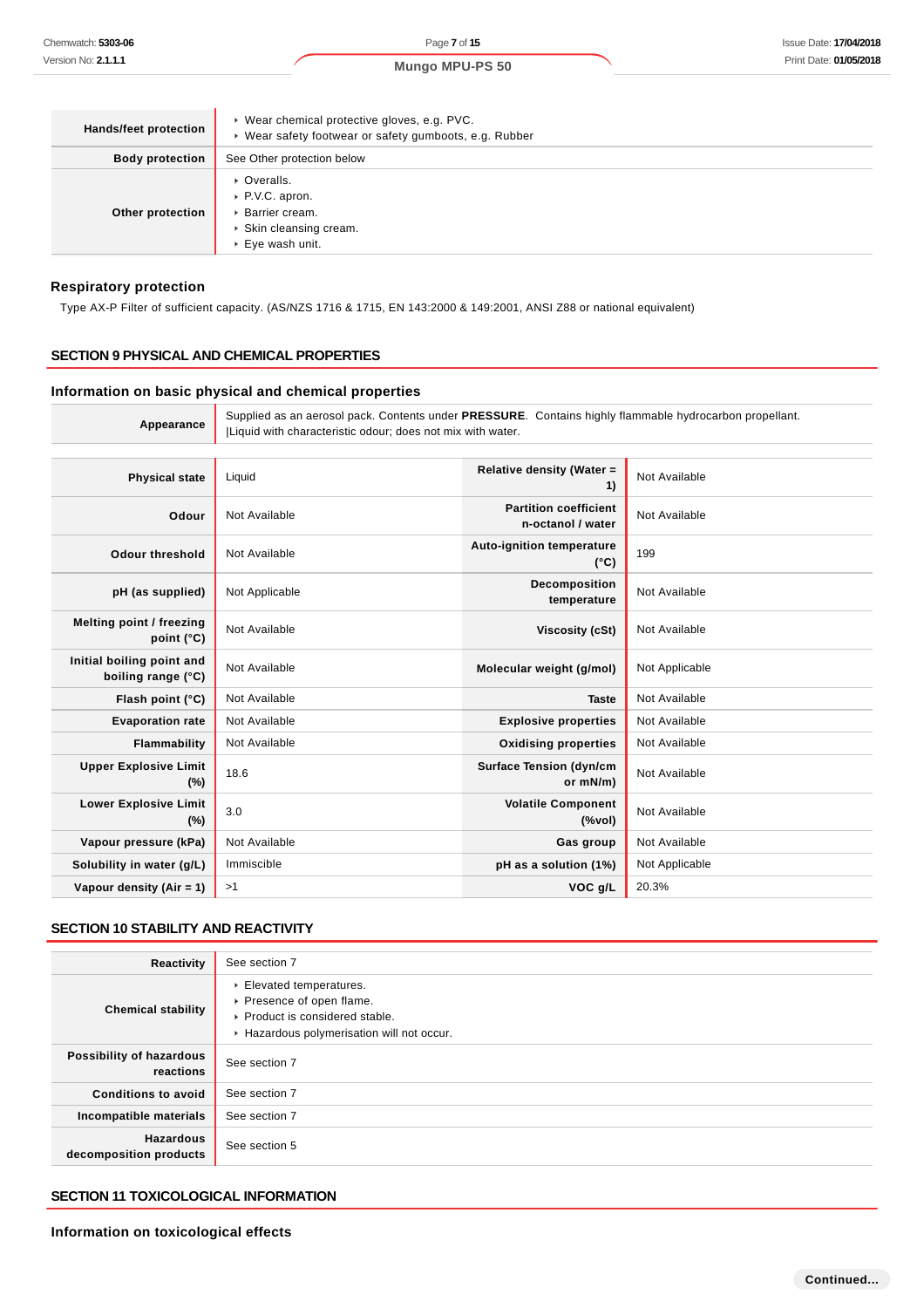| <b>Inhaled</b>      | Inhalation of high concentrations of gas/vapour causes lung irritation with coughing and nausea, central nervous<br>depression with headache and dizziness, slowing of reflexes, fatigue and inco-ordination.<br><b>WARNING:</b> Intentional misuse by concentrating/inhaling contents may be lethal.<br>The vapour/mist may be highly irritating to the upper respiratory tract and lungs; the response may be severe enough to<br>produce bronchitis and pulmonary oedema. Possible neurological symptoms arising from isocyanate exposure include<br>headache, insomnia, euphoria, ataxia, anxiety neurosis, depression and paranoia. Gastrointestinal disturbances are<br>characterised by nausea and vomiting. Pulmonary sensitisation may produce asthmatic reactions ranging from minor<br>breathing difficulties to severe allergic attacks; this may occur following a single acute exposure or may develop without<br>warning for several hours after exposure. Sensitized people can react to very low doses, and should not be allowed to<br>work in situations allowing exposure to this material. Continued exposure of sensitised persons may lead to possible long<br>term respiratory impairment.<br>Inhalation hazard is increased at higher temperatures. |
|---------------------|------------------------------------------------------------------------------------------------------------------------------------------------------------------------------------------------------------------------------------------------------------------------------------------------------------------------------------------------------------------------------------------------------------------------------------------------------------------------------------------------------------------------------------------------------------------------------------------------------------------------------------------------------------------------------------------------------------------------------------------------------------------------------------------------------------------------------------------------------------------------------------------------------------------------------------------------------------------------------------------------------------------------------------------------------------------------------------------------------------------------------------------------------------------------------------------------------------------------------------------------------------------------------|
| Ingestion           | Not normally a hazard due to physical form of product.<br>Accidental ingestion of the material may be damaging to the health of the individual.<br>Ingestion may result in nausea, abdominal irritation, pain and vomiting                                                                                                                                                                                                                                                                                                                                                                                                                                                                                                                                                                                                                                                                                                                                                                                                                                                                                                                                                                                                                                                   |
| <b>Skin Contact</b> | This material can cause inflammation of the skin on contact in some persons.                                                                                                                                                                                                                                                                                                                                                                                                                                                                                                                                                                                                                                                                                                                                                                                                                                                                                                                                                                                                                                                                                                                                                                                                 |
| Eye                 | This material can cause eye irritation and damage in some persons.                                                                                                                                                                                                                                                                                                                                                                                                                                                                                                                                                                                                                                                                                                                                                                                                                                                                                                                                                                                                                                                                                                                                                                                                           |
| Chronic             | There has been concern that this material can cause cancer or mutations, but there is not enough data to make an<br>assessment.<br>Skin contact with the material is more likely to cause a sensitisation reaction in some persons compared to the general<br>population.<br>Harmful: danger of serious damage to health by prolonged exposure through inhalation.<br>This material can cause serious damage if one is exposed to it for long periods. It can be assumed that it contains a<br>substance which can produce severe defects.<br>Persons with a history of asthma or other respiratory problems or are known to be sensitised, should not be engaged in<br>any work involving the handling of isocyanates. [CCTRADE-Bayer, APMF]<br>Isocyanate vapours are irritating to the airways and can cause their inflammation, with wheezing, gasping, severe<br>distress, even loss of consciousness and fluid in the lungs. Nervous system symptoms that may occur include<br>headache, sleep disturbance, euphoria, inco-ordination, anxiety, depression and paranoia.                                                                                                                                                                                               |

|                                               | <b>TOXICITY</b>                                                                                        | <b>IRRITATION</b>                                                                                                     |
|-----------------------------------------------|--------------------------------------------------------------------------------------------------------|-----------------------------------------------------------------------------------------------------------------------|
| Mungo MPU-PS 50                               | Not Available                                                                                          | Not Available                                                                                                         |
|                                               | <b>TOXICITY</b>                                                                                        | <b>IRRITATION</b>                                                                                                     |
| polymeric                                     | Dermal (rabbit) LD50: >9400 mg/kg <sup>[2]</sup>                                                       | Eye (rabbit): 100 mg - mild                                                                                           |
| diphenylmethane<br>diisocyanate               | Inhalation (rat) LC50: 0.49 mg/l/4h <sup>[2]</sup>                                                     |                                                                                                                       |
|                                               | Oral (rat) LD50: 43000 mg/kg <sup>[2]</sup>                                                            |                                                                                                                       |
| C14-17 alkanes,                               | <b>TOXICITY</b>                                                                                        | <b>IRRITATION</b>                                                                                                     |
| chlorinated-, chlorinated<br>paraffin 52, 58% | Oral (rat) LD50: >4000 mg/kg <sup>[1]</sup>                                                            | Not Available                                                                                                         |
|                                               | <b>TOXICITY</b>                                                                                        | <b>IRRITATION</b>                                                                                                     |
| $tris(2-$                                     | dermal (rat) LD50: >1.29 mg/kg <sup>[1]</sup>                                                          | Eye (rabbit): non-irritating*                                                                                         |
| chloroisopropyl)phosphate                     | Inhalation (rat) LC50: >7 mg/l4 $h^{[1]}$                                                              | Skin (rabbit): mild (24 h):                                                                                           |
|                                               | Oral (rat) LD50: >500 mg/kg <sup>[1]</sup>                                                             |                                                                                                                       |
|                                               | <b>TOXICITY</b>                                                                                        | <b>IRRITATION</b>                                                                                                     |
| dimethyl ether                                | Inhalation (rat) LC50: 309 mg/l/4H[2]                                                                  | Not Available                                                                                                         |
|                                               | <b>TOXICITY</b>                                                                                        | <b>IRRITATION</b>                                                                                                     |
| hydrocarbon propellant                        | Inhalation (rat) LC50: 84.684 mg/l15 min <sup>[1]</sup>                                                | Not Available                                                                                                         |
|                                               | Inhalation (rat) LC50: 90.171125 mg/l15 min <sup>[1]</sup>                                             |                                                                                                                       |
| Legend:                                       | Unless otherwise specified data extracted from RTECS - Register of Toxic Effect of chemical Substances | 1. Value obtained from Europe ECHA Registered Substances - Acute toxicity 2.* Value obtained from manufacturer's SDS. |

**POLYMERIC DIPHENYLMETHANE DIISOCYANATE** The following information refers to contact allergens as a group and may not be specific to this product. Contact allergies quickly manifest themselves as contact eczema, more rarely as urticaria or Quincke's oedema. The pathogenesis of contact eczema involves a cell-mediated (T lymphocytes) immune reaction of the delayed type. Other allergic skin reactions, e.g. contact urticaria, involve antibody-mediated immune reactions. The significance of the contact allergen is not simply determined by its sensitisation potential: the distribution of the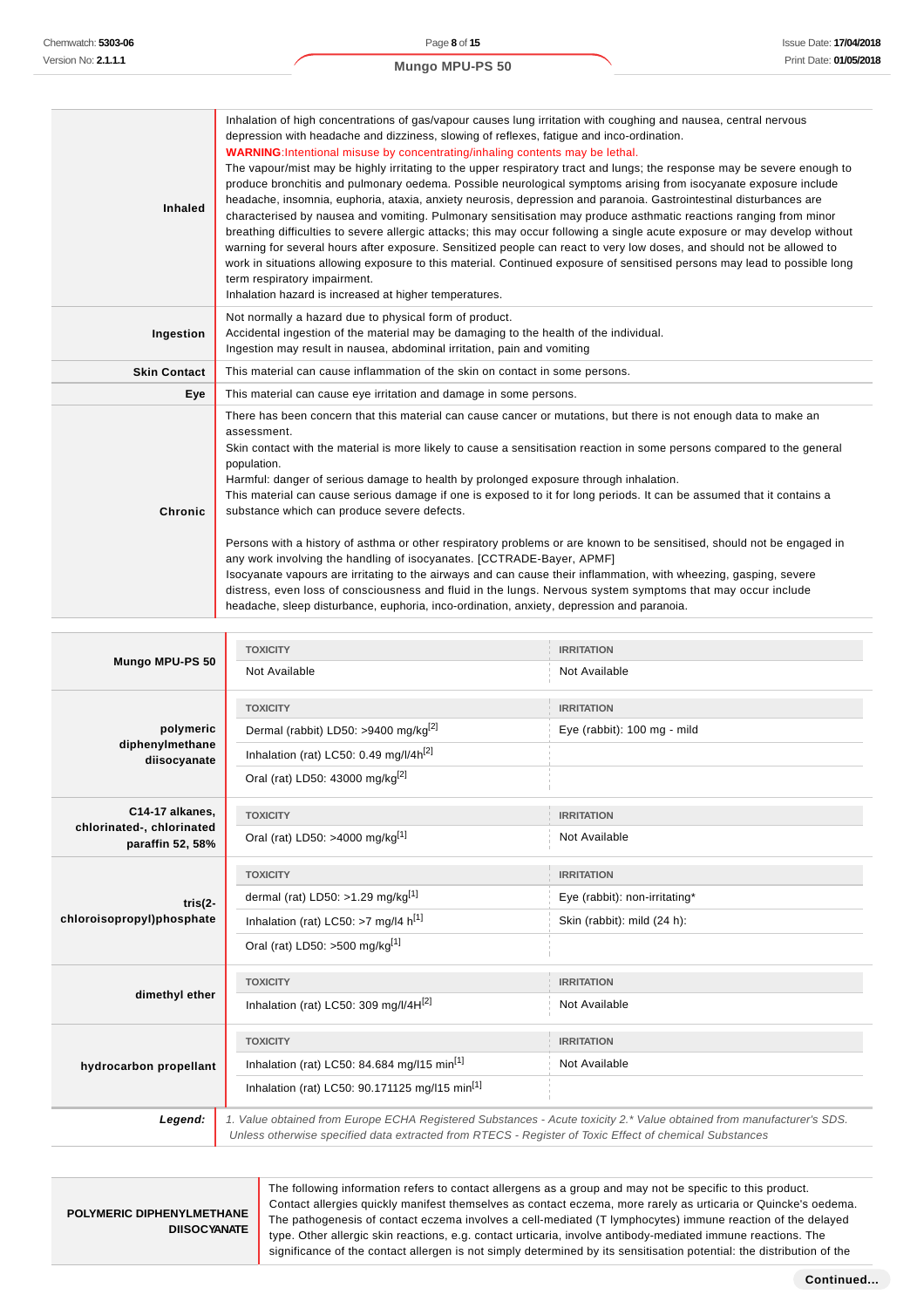|                                                                                | substance and the opportunities for contact with it are equally important. A weakly sensitising substance which is<br>widely distributed can be a more important allergen than one with stronger sensitising potential with which few<br>individuals come into contact. From a clinical point of view, substances are noteworthy if they produce an allergic<br>test reaction in more than 1% of the persons tested.<br>Asthma-like symptoms may continue for months or even years after exposure to the material ends. This may be<br>due to a non-allergic condition known as reactive airways dysfunction syndrome (RADS) which can occur after<br>exposure to high levels of highly irritating compound. Main criteria for diagnosing RADS include the absence of<br>previous airways disease in a non-atopic individual, with sudden onset of persistent asthma-like symptoms within<br>minutes to hours of a documented exposure to the irritant. Other criteria for diagnosis of RADS include a<br>reversible airflow pattern on lung function tests, moderate to severe bronchial hyperreactivity on methacholine<br>challenge testing, and the lack of minimal lymphocytic inflammation, without eosinophilia. RADS (or asthma)<br>following an irritating inhalation is an infrequent disorder with rates related to the concentration of and duration of<br>exposure to the irritating substance. On the other hand, industrial bronchitis is a disorder that occurs as a result of<br>exposure due to high concentrations of irritating substance (often particles) and is completely reversible after<br>exposure ceases. The disorder is characterized by difficulty breathing, cough and mucus production.<br>Allergic reactions involving the respiratory tract are usually due to interactions between IgE antibodies and<br>allergens and occur rapidly. Allergic potential of the allergen and period of exposure often determine the severity<br>of symptoms. Some people may be genetically more prone than others, and exposure to other irritants may<br>aggravate symptoms. Allergy causing activity is due to interactions with proteins.<br>Attention should be paid to atopic diathesis, characterised by increased susceptibility to nasal inflammation,<br>asthma and eczema.<br>Exogenous allergic alveolitis is induced essentially by allergen specific immune-complexes of the IgG type;<br>cell-mediated reactions (T lymphocytes) may be involved. Such allergy is of the delayed type with onset up to<br>four hours following exposure.<br>Isocyanate vapours are irritating to the airways and can cause their inflammation, with wheezing, gasping, severe<br>distress, even loss of consciousness and fluid in the lungs. Nervous system symptoms that may occur include<br>headache, sleep disturbance, euphoria, inco-ordination, anxiety, depression and paranoia.<br>The material may produce moderate eye irritation leading to inflammation. Repeated or prolonged exposure to<br>irritants may produce conjunctivitis.<br>Aromatic and aliphatic diisocyanates may cause airway toxicity and skin sensitization. Monomers and<br>prepolymers exhibit similar respiratory effect. Of the several members of diisocyanates tested on experimental<br>animals by inhalation and oral exposure, some caused cancer while others produced a harmless outcome. This<br>group of compounds has therefore been classified as cancer-causing.<br>The substance is classified by IARC as Group 3:<br><b>NOT</b> classifiable as to its carcinogenicity to humans.<br>Evidence of carcinogenicity may be inadequate or limited in animal testing.<br>product |
|--------------------------------------------------------------------------------|--------------------------------------------------------------------------------------------------------------------------------------------------------------------------------------------------------------------------------------------------------------------------------------------------------------------------------------------------------------------------------------------------------------------------------------------------------------------------------------------------------------------------------------------------------------------------------------------------------------------------------------------------------------------------------------------------------------------------------------------------------------------------------------------------------------------------------------------------------------------------------------------------------------------------------------------------------------------------------------------------------------------------------------------------------------------------------------------------------------------------------------------------------------------------------------------------------------------------------------------------------------------------------------------------------------------------------------------------------------------------------------------------------------------------------------------------------------------------------------------------------------------------------------------------------------------------------------------------------------------------------------------------------------------------------------------------------------------------------------------------------------------------------------------------------------------------------------------------------------------------------------------------------------------------------------------------------------------------------------------------------------------------------------------------------------------------------------------------------------------------------------------------------------------------------------------------------------------------------------------------------------------------------------------------------------------------------------------------------------------------------------------------------------------------------------------------------------------------------------------------------------------------------------------------------------------------------------------------------------------------------------------------------------------------------------------------------------------------------------------------------------------------------------------------------------------------------------------------------------------------------------------------------------------------------------------------------------------------------------------------------------------------------------------------------------------------------------------------------------------------------------------------------------------------------------------------------------------------------------------------------------------------------------------------------------------------------------------------------------------------------------------------------------------------------------------------------------------------------------------------------------------------------------------------------------------------------------------------------------------------------------------------------------------------------------------------|
| C14-17 ALKANES,<br><b>CHLORINATED-, CHLORINATED</b><br><b>PARAFFIN 52, 58%</b> | C12, 60% Chlorinated paraffin is classified by IARC as possibly causing cancer in humans. In experimental<br>animals, oral exposure to its C12, 59% variant plus corn oil produced tumour and early infant death.<br>High molecular weight liquid chloroparaffins are considered to be practically non-harmful. Special consideration<br>should be given to solid grades of the material (eg Cereclor 70) because of relatively high levels of carbon<br>tetrachloride remaining as a residual reactant. Vapours are readily absorbed through intact skin, requiring additional<br>precautions in handling.<br>Lifetime studies have been carried out with two grades of chlorinated paraffins. A short-chain grade with 58%<br>chlorine caused tumours in rats and mice. Male mice exposed to long-chain grades with 40% chlorine showed an<br>excess of tumours at one site. It has been shown that the mechanisms by which short-term paraffins cause<br>tumours are specific to rodents and may not have relevance to human health. Furthermore, chlorinated paraffins<br>have been shown to non-genotoxic.<br>The Regulatory regime in various countries differs with respected to chlorinated paraffins.<br>In the USA, the short-chain (C12), 58% chlorine product has been classified and labelled as a carcinogen.<br>In Germany the MAK Commission has classified most chlorinated paraffins as Category IIIB (suspect<br>carcinogens). They are not however included in the list of substances (TRGS 905) required to be labelled.<br>All EU Member States are required to classify short chain chlorinated paraffins as Category 3 carcinogens.                                                                                                                                                                                                                                                                                                                                                                                                                                                                                                                                                                                                                                                                                                                                                                                                                                                                                                                                                                                                                                                                                                                                                                                                                                                                                                                                                                                                                                                                                                                                                                                                                                                                                                                                                                                                                                                                                                                                                                                                                                      |
| <b>TRIS(2-</b><br>CHLOROISOPROPYL)PHOSPHATE                                    | Non-chlorinated triphosphates have varying chemical, physical, toxicological and environmental properties.<br>Blooming has been identified as a source of potential exposure (human and environmental) to triphosphate<br>plasticisers / flame retardants. Blooming is the movement of an ingredient in rubber or plastic to the outer surface<br>after curing. Blooming is quickened by increased temperature, and triphosphates are known to bloom from car<br>interior plastics, TVs and computer monitors.<br>These substances are absorbed to various organs, particularly the liver and kidney but also the brain. Excretion is<br>rapid and mainly in the urine. Animal testing shows that they have low to moderate acute toxicity, and do not<br>significantly irritate the skin and eye. TCEP has caused convulsions, brain lesions and impaired performance in<br>animal testing. These substances have not been found to cause developmental toxicity or birth defects, but may<br>reduce fertility. Data suggests that they do not cause mutations.<br>Animal testing suggests that these substances, in particular TCEP, TDCPP and TDCiPP, can all cause tumours in<br>various organs, including cancers. At high doses, they may also cause immunotoxicity.<br>For tris(2-chloro-1-methylethyl)phosphate (TCPP)<br>The flame retardant product supplied in the EU, marketed as TCPP, is actually a reaction mixture containing four<br>isomers. The individual isomers in this reaction mixture are not separated or marketed. The individual components                                                                                                                                                                                                                                                                                                                                                                                                                                                                                                                                                                                                                                                                                                                                                                                                                                                                                                                                                                                                                                                                                                                                                                                                                                                                                                                                                                                                                                                                                                                                                                                                                                                                                                                                                                                                                                                                                                                                                                                                                                                                                                                          |

are never produced as such. These data are true for TCPP produced by all EU manufacturers. The other isomers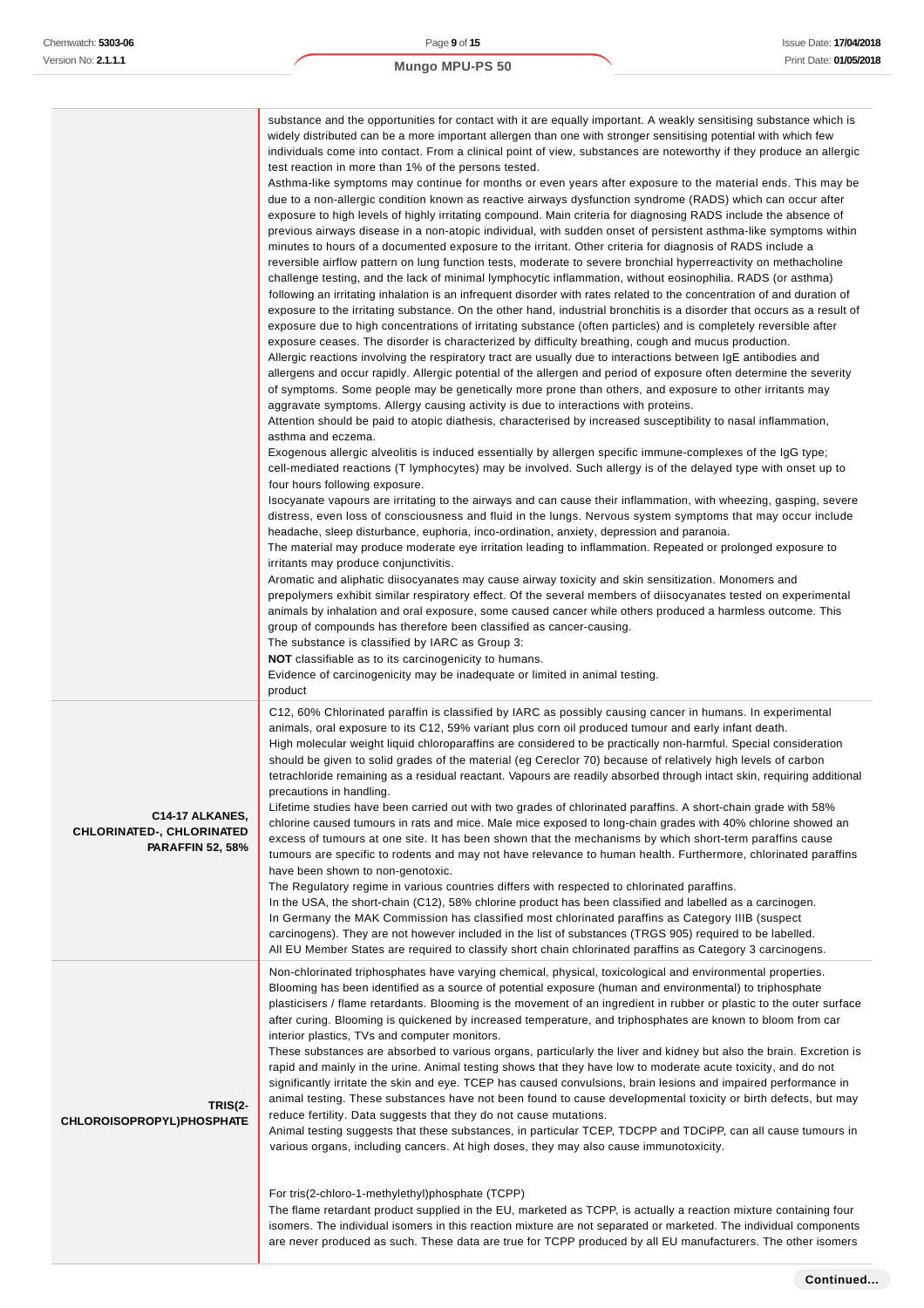in the mixture include bis(1-chloro-2-propyl)-2-chloropropyl phosphate (CAS 76025-08-6); bis(2-chloropropyl)-1 chloro-2-propyl phosphate (CAS 76649-15-5) and tris(2-chloropropyl) phosphate (CAS 6145-73-9). The assumption is made that all isomers have identical properties in respect of risk assessment. The assumption is justified in part by the fact that they exhibit very similar chromatographic properties, even under conditions optimised to separate them. Predicted physicochemical properties differ to only a small extent.

Chlorinated alkyl phosphate esters (particularly TCPP) were identified as possible substitutes for the fire retardant pentabromodiphenyl ether They appear to be relatively persistent substances, and there is some human health concern. Three substances in this group have been characterised to a degree and serve as a read across reference for TCPP. They include tris(2-chloroethyl)phosphate (TCEP, CAS 115-96-8), tris[2-(chloro-1-chloromethyl)ethyl]phosphate (TDCP, CAS 13674-87-8) and 2,2-bis(chloromethyl)trimethylene bis[bis(2 chloroethyl)phosphate] (V6, CAS 38051-10-4). Other flame retardants in this family, which do not appear as EU HPV (High Production Volume) substances, include tetrakis[2-(chloroethyl)ethylene)diphosphate (CAS 33125-86-9), tris (2,3-dichloro-1-propyl)phosphate (CAS 78-43-3, an isomer of TDCP))

**Acute toxicity:** The inhalation exposure studies in animals were somewhat equivocal and in general lacking in detailed information. One study yielded an LC50 of > 7 mg/L/4 hr. A limit test yielded an acute LC50 value of >4.6 mg/L/4h. No deaths occurred at this concentration. Toxic signs observed in this study, and in 2 further poorly reported studies, included mild lethargy, matted fur, acute bodyweight depression and convulsions. From the studies, it appears that TCPP is more toxic when administered whole body as aerosol than by nose-only exposure. This suggests that some of the systemic toxicity observed when TCPP is administered whole body may result from dermal or oral uptake, rather than inhalation. Therefore, it is concluded that TCPP is of low toxicity via the inhalation route.

Studies in rats indicated that TCPP is of moderate toxicity via the oral route of exposure, with LD50 values from the better quality studies ranging from 632 mg/kg up to 4200 mg/kg, with the majority of values determined to be <2000 mg/kg. Common clinical and macroscopic signs of toxicity observed on nearly all studies included depression, ataxia, hunched posture, lethargy, laboured respiration, increased salivation, partially closed eyelids, body tremors, pilo-erection, ptosis, haemorrhagic lungs and dark liver and/or kidneys. A NOAEL of 200 mg/kg can be identified for acute oral toxicity. This is taken from a 1996 study, in which no clinical signs of toxicity were observed in animals dosed with 200 mg/kg TCPP. Based on the results of the acute oral studies, TCPP should be classified with R22, harmful if swallowed.

In a delayed neurotoxicity study conducted in hens, TCPP showed moderate toxicity. The principle effects were reduced mean body weight and food consumption, feather loss and cessation of laying. There was no evidence of inhibited plasma acetylcholinesterase or brain neurotoxic esterase enzyme levels. Therefore, there is no concern for acute delayed neurotoxicity for TCPP.

Studies in rats and rabbits indicated that TCPP is of low toxicity via the dermal route of exposure with LD50 values of >2000mg/kg.

There is an extensive database in animals, indicating that TCPP is non-irritant in the rabbit eye and skin. The lack of any substantial skin or eye irritation and the lack of irritation observed in the acute inhalation studies suggest that TCPP would be unlikely to produce significant respiratory tract irritation.

Evidence from a guinea pig study as well as from a local lymph node assay, indicates that TCPP does not possess significant skin sensitisation potential. No information is available on the respiratory sensitisation potential of TCPP.

**Repeat dose toxicity:** A study is available in which male and female rats were fed diets containing TCPP for 13 weeks at concentrations corresponding to mean substance intake values of up to 1349 mg/kg/day and 1745 mg/kg/day for males and females respectively. This study indicated the liver and thyroid to be the main target organs affected by TCPP. Effects observed included statistically significant increases in absolute and relative liver weights in males at all doses and females at the two highest doses, periportal hepatocyte swelling in high dose groups and mild thyroid follicular cell hyperplasia in males at all doses and females at the highest dose.Based on the increase in both absolute and relative liver weights, accompanied by mild thyroid follicular cell hyperplasia observed in males of all dose groups, a LOAEL of 52 mg/kg/day is derived and taken forward to risk characterisation. This LOAEL is taken forward in preference to the NOAEL which was identified in a 4-week study

in which rats were dosed with TCPP at concentrations of 0, 10, 100 and 1000 mg/kg/day, as it was derived from a study of longer duration. The 4-week study also showed the liver as the target organ, with increased liver weight changes observed in the high dose groups, accompanied by hepatocyte hypertrophy in all high-dose males and one mid-dose male and changes in ALAT activity in high-dose animals.

A two-week study in which rats were fed diets of TCPP at concentrations corresponding to mean substance intake values of up to 1636 mg/kg/day for males and 1517 mg/kg/day for females showed no major clinical signs of toxicity. There was a significant reduction in weight gain and food consumption in high dose males during week 2, but there were no other significant findings.

In a 2-generation reproductive toxicity study in which rats were fed TCPP in the diet over two successive generations, the low-dose of 99 mg/kg for females is considered to be the LOAEL for parental toxicity. This is based on decreased body weight and food consumption seen in mid and high dose parental animals and the effects on uterus weight seen in all dosed animals. For males, a NOAEL of approximately 85 mg/kg is derived for parental toxicity, based on decreased body weights, food consumption and organ weight changes observed at mid and high dose groups.

No data are available on inhalation and dermal repeated dose toxicity.

**Genotoxicity:** The mutagenic potential of TCPP has been well investigated in vitro. Evidence from several bacterial mutagenicity studies shows that TCPP is not a bacterial cell mutagen. TCPP was also shown to be non-mutagenic in fungi. In mammalian cell studies, TCPP did not induce forward mutations at the TK locus in L5178Y mouse lymphoma cells in one study, but in a second study, the result was considered equivocal (in the presence of rat liver S9 fraction). A confirmatory mouse lymphoma was conducted in accordance with the relevant regulatory guidelines. The results of the assay indicate that TCPP shows clastogenic activity in vitro in the presence of metabolic activation.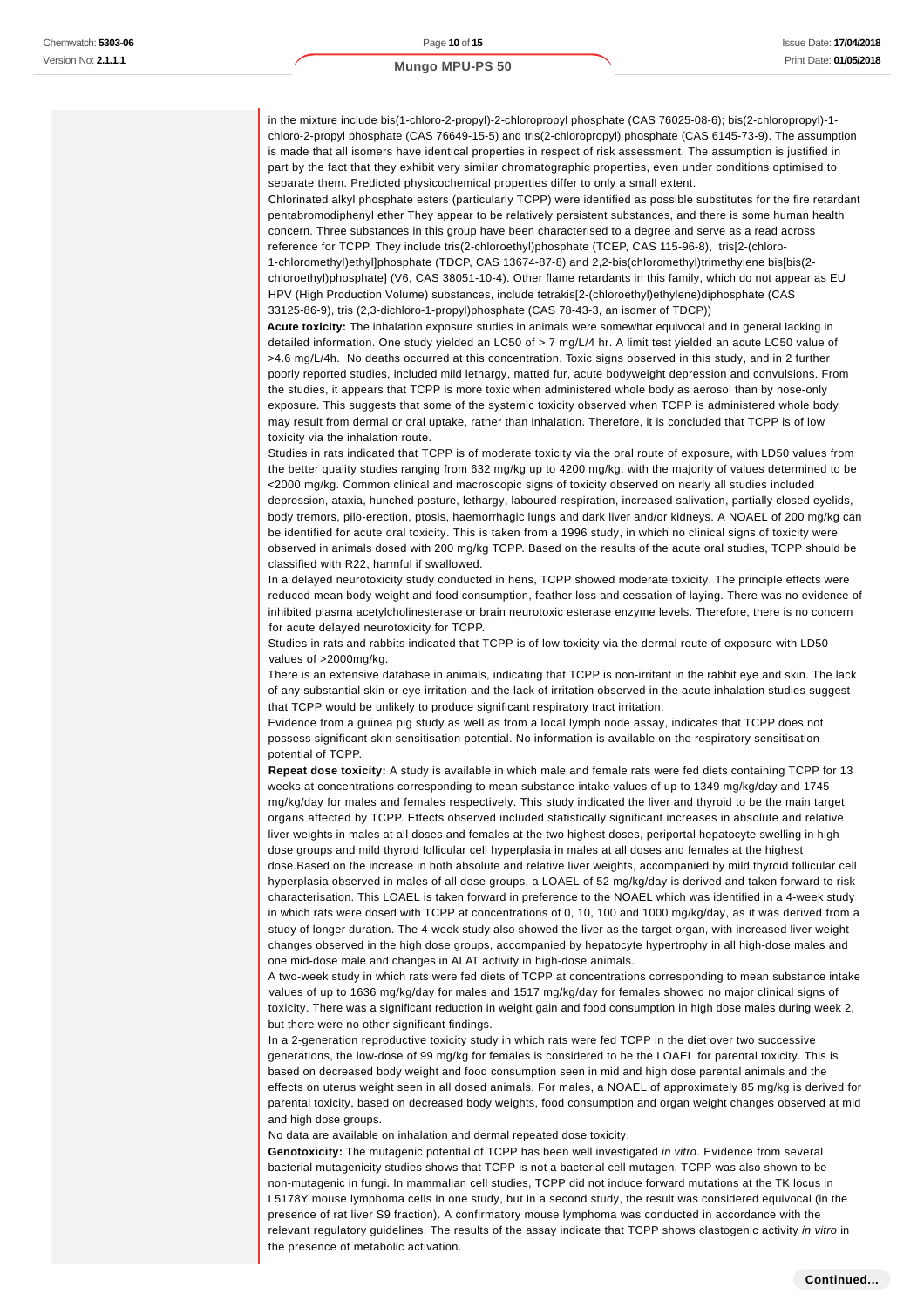|                               | The main concern for TCPP is clastogenicity, owing to the clearly positive in vitro mouse lymphoma study. In<br>vivo, TCPP was not clastogenic in a mouse bone marrow micronucleus test. TCPP did not induce an increase in<br>chromosomal aberrations in a rat bone marrow cytogenetics assay. In order to further investigate the potential for<br>TCPP to induce DNA damage, an <i>in vivo</i> Comet assay in the rat liver was conducted. The liver was chosen for<br>comet analysis as TCPP caused an increased mutation frequency in the mouse lymphoma assay in the presence<br>of S9 and also induced liver enlargement in repeat dose studies. Under the conditions of this study, TCPP did not<br>induce DNA damage in the liver of rats treated with either 750 or 1500 mg/kg TCPP.<br>Overall, it is considered that TCPP is not genotoxic in vivo.<br><b>Carcinogenicity:</b> TCPP is structurally similar to two other chlorinated alkyl phosphate esters, TDCP (tris<br>[2-chloro-1-(chloromethyl)ethyl] phosphate) and TCEP (tris (2-chloroethyl) phosphate). TDCP and TCEP are<br>non-genotoxic carcinogens, in vivo, and have agreed classifications of Carc Cat 3 R40. Based on the available<br>repeat dose toxicity data for TCPP, supported by a qualitative read-across from TDCP and TCEP, there is a<br>potential concern for carcinogenicity for TCPP by a nongenotoxic mechanism. No quantitative read-across can be<br>performed since there are no insights into an underlying mode of action for TCEP and TDCP which would make a<br>prediction on a relatively potency of TCPP possible. Therefore, as a reasonable worst case approach, a risk<br>characterisation will be carried out for this end-point.<br>It is proposed that the effects observed in the 90-day study for TCPP are taken as a starting point for risk<br>characterisation. If these effects were to progress to cancer, they would do so by a non-genotoxic mechanism.<br>Therefore, it is proposed that the LOAEL of 52 mg/kg/day, identified from the 90-day study with TCPP, should be<br>used as a basis for risk characterisation of the carcinogenicity endpoint.<br>Reproductive toxicity: In a two-generation reproductive toxicity study with TCPP, there were no treatment related<br>effects in pre-coital time, mating index, female fecundity index, male and female fertility index, duration of<br>gestation and post-implantation loss. There was no effect on sperm parameters at necropsy. In females, the<br>length of the longest oestrus cycle and the mean number of cycles per animal were statistically significantly |
|-------------------------------|----------------------------------------------------------------------------------------------------------------------------------------------------------------------------------------------------------------------------------------------------------------------------------------------------------------------------------------------------------------------------------------------------------------------------------------------------------------------------------------------------------------------------------------------------------------------------------------------------------------------------------------------------------------------------------------------------------------------------------------------------------------------------------------------------------------------------------------------------------------------------------------------------------------------------------------------------------------------------------------------------------------------------------------------------------------------------------------------------------------------------------------------------------------------------------------------------------------------------------------------------------------------------------------------------------------------------------------------------------------------------------------------------------------------------------------------------------------------------------------------------------------------------------------------------------------------------------------------------------------------------------------------------------------------------------------------------------------------------------------------------------------------------------------------------------------------------------------------------------------------------------------------------------------------------------------------------------------------------------------------------------------------------------------------------------------------------------------------------------------------------------------------------------------------------------------------------------------------------------------------------------------------------------------------------------------------------------------------------------------------------------------------------------------------------------------------------------------------------------------------------------------------------------------------------------------------------------------------------------------------------------------------------|
|                               | increased in high dose animals of both generations. A decrease in uterus weight was observed in all dosed<br>females in F0 and in high dose females in F1. Effects were also noted on pituitary weights, significant in high<br>dose females of both generations. A LOAEL of 99 mg/kg is derived for effects on fertility. This is based on<br>effects on the effect on uterus weight seen in all dosed females in F0 and high dose females in F1.<br><b>Developmental toxicity:</b> From the same study, a LOAEL of 99 mg/kg is derived for developmental toxicity. This                                                                                                                                                                                                                                                                                                                                                                                                                                                                                                                                                                                                                                                                                                                                                                                                                                                                                                                                                                                                                                                                                                                                                                                                                                                                                                                                                                                                                                                                                                                                                                                                                                                                                                                                                                                                                                                                                                                                                                                                                                                                          |
|                               | is based on a treatment related effect on the number of runts observed in all TCPP-treated groups of the F0<br>generation.                                                                                                                                                                                                                                                                                                                                                                                                                                                                                                                                                                                                                                                                                                                                                                                                                                                                                                                                                                                                                                                                                                                                                                                                                                                                                                                                                                                                                                                                                                                                                                                                                                                                                                                                                                                                                                                                                                                                                                                                                                                                                                                                                                                                                                                                                                                                                                                                                                                                                                                         |
|                               | In a separate study, no treatment-related effects on foetal mortality, implantation number,<br>resorption or foetal weight were observed following treatment of pregnant dams with TCPP. Cervical ribs and<br>missing 13th ribs were noted at a low incidence in all treatment groups, but not in the control group. However, as a<br>specific rib count undertaken in the 2-generation study did not reveal an increase in this effect, it is concluded<br>that this is not toxicologically significant. Weaning rate and rearing condition were unaffected by treatment and<br>there was no evidence of any abnormality                                                                                                                                                                                                                                                                                                                                                                                                                                                                                                                                                                                                                                                                                                                                                                                                                                                                                                                                                                                                                                                                                                                                                                                                                                                                                                                                                                                                                                                                                                                                                                                                                                                                                                                                                                                                                                                                                                                                                                                                                          |
|                               | Alkyl esters of phosphoric acid exhibit a low to moderate acute toxicity and metabolised. From studies done on<br>mice, they are not likely to cause gene damage or affect reproduction. However, 2-ethylhexanoic acid produced<br>an effect on newborn rats at high doses to the pregnant female.                                                                                                                                                                                                                                                                                                                                                                                                                                                                                                                                                                                                                                                                                                                                                                                                                                                                                                                                                                                                                                                                                                                                                                                                                                                                                                                                                                                                                                                                                                                                                                                                                                                                                                                                                                                                                                                                                                                                                                                                                                                                                                                                                                                                                                                                                                                                                 |
| <b>HYDROCARBON PROPELLANT</b> | No significant acute toxicological data identified in literature search.<br>inhalation of the gas                                                                                                                                                                                                                                                                                                                                                                                                                                                                                                                                                                                                                                                                                                                                                                                                                                                                                                                                                                                                                                                                                                                                                                                                                                                                                                                                                                                                                                                                                                                                                                                                                                                                                                                                                                                                                                                                                                                                                                                                                                                                                                                                                                                                                                                                                                                                                                                                                                                                                                                                                  |

**Acute Toxicity Carcinogenicity**  $\checkmark$ **Skin Irritation/Corrosion Reproductivity**  $\circledcirc$ **Serious Eye**<br>Damage/Irritation **Damage STOT - Single Exposure**  $\checkmark$ **Respiratory or Skin STOT - Repeated**  $\checkmark$  $\checkmark$ **sensitisation Exposure Mutagenicity Aspiration Hazard**  $\odot$ 

Legend:  $\mathsf{X}$  - Data available but does not fill the criteria for classification

- $\blacktriangleright$  Data available to make classification
- $\bigcirc$  Data Not Available to make classification

#### **SECTION 12 ECOLOGICAL INFORMATION**

## **Toxicity**

| Mungo MPU-PS 50                              | <b>ENDPOINT</b>         | <b>TEST DURATION (HR)</b> | <b>SPECIES</b> | <b>VALUE</b>            | <b>SOURCE</b>           |
|----------------------------------------------|-------------------------|---------------------------|----------------|-------------------------|-------------------------|
|                                              | <b>Not</b><br>Available | Not Available             | Not Available  | <b>Not</b><br>Available | <b>Not</b><br>Available |
| polymeric<br>diphenylmethane<br>diisocyanate | <b>ENDPOINT</b>         | <b>TEST DURATION (HR)</b> | <b>SPECIES</b> | <b>VALUE</b>            | <b>SOURCE</b>           |
|                                              | <b>Not</b><br>Available | Not Available             | Not Available  | Not<br>Available        | Not<br>Available        |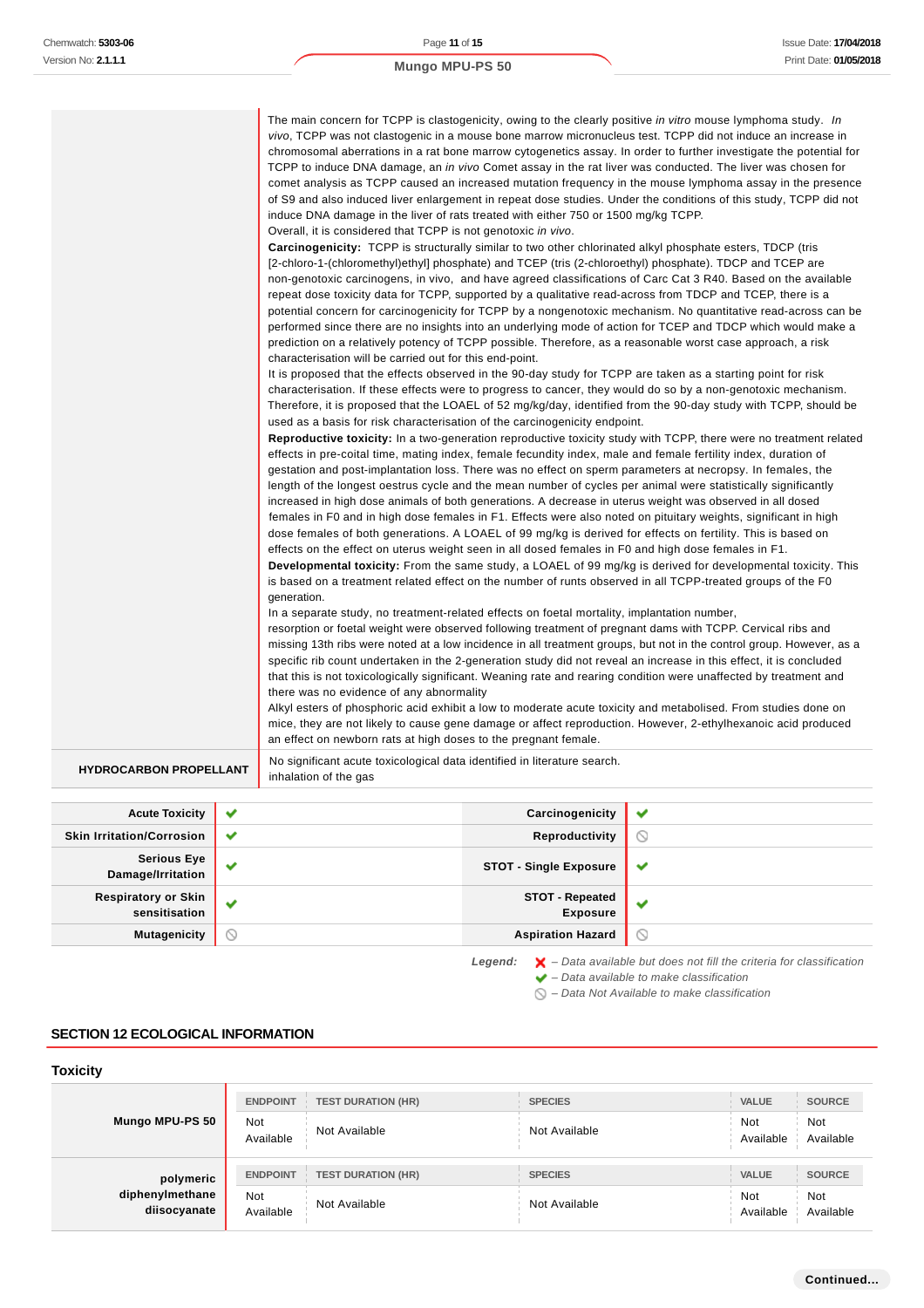| C14-17 alkanes.<br>chlorinated-, chlorinated | <b>ENDPOINT</b>                                                                                                                                 | <b>TEST DURATION (HR)</b> | <b>SPECIES</b>                | VALUE                   | <b>SOURCE</b>    |
|----------------------------------------------|-------------------------------------------------------------------------------------------------------------------------------------------------|---------------------------|-------------------------------|-------------------------|------------------|
|                                              | EC50                                                                                                                                            | 48                        | Crustacea                     | 0.0059mg/L              | 2                |
| paraffin 52, 58%                             | <b>NOEC</b>                                                                                                                                     | 504                       | Crustacea                     | $0.01$ mg/L             | $\overline{2}$   |
|                                              | <b>ENDPOINT</b>                                                                                                                                 | <b>TEST DURATION (HR)</b> | <b>SPECIES</b>                | VALUE                   | <b>SOURCE</b>    |
|                                              | <b>LC50</b>                                                                                                                                     | 96                        | Fish                          | $=31.6$ mg/L            | $\overline{1}$   |
| tris(2-<br>chloroisopropyl)phosphate         | EC50                                                                                                                                            | 48                        | Crustacea                     | $=63mg/L$               | $\overline{1}$   |
|                                              | <b>EC50</b>                                                                                                                                     | 96                        | Algae or other aquatic plants | $=4$ mg/L               | 1                |
|                                              | <b>NOEC</b>                                                                                                                                     | 96                        | Algae or other aquatic plants | 6mg/L                   | $\overline{1}$   |
| dimethyl ether                               | <b>ENDPOINT</b>                                                                                                                                 | <b>TEST DURATION (HR)</b> | <b>SPECIES</b>                | VALUE                   | <b>SOURCE</b>    |
|                                              | LC50                                                                                                                                            | 96                        | Fish                          | >4100.0mg/L             | $\overline{2}$   |
|                                              | EC50                                                                                                                                            | 48                        | Crustacea                     | >4400.0mg/L             | $\overline{2}$   |
|                                              | <b>NOEC</b>                                                                                                                                     | 48                        | Crustacea                     | >4000mg/L               | $\overline{1}$   |
|                                              | <b>ENDPOINT</b>                                                                                                                                 | <b>TEST DURATION (HR)</b> | <b>SPECIES</b>                | VALUE                   | <b>SOURCE</b>    |
| hydrocarbon propellant                       | <b>Not</b><br>Available                                                                                                                         | Not Available             | Not Available                 | <b>Not</b><br>Available | Not<br>Available |
| Legend:                                      | Extracted from 1. IUCLID Toxicity Data 2. Europe ECHA Registered Substances - Ecotoxicological Information - Aguatic                            |                           |                               |                         |                  |
|                                              | Toxicity 3. EPIWIN Suite V3.12 (QSAR) - Aquatic Toxicity Data (Estimated) 4. US EPA, Ecotox database - Aquatic Toxicity                         |                           |                               |                         |                  |
|                                              | Data 5. ECETOC Aquatic Hazard Assessment Data 6. NITE (Japan) - Bioconcentration Data 7. METI (Japan) -<br>Bioconcentration Data 8. Vendor Data |                           |                               |                         |                  |

Harmful to aquatic organisms, may cause long-term adverse effects in the aquatic environment. **DO NOT** discharge into sewer or waterways.

## **Persistence and degradability**

| Ingredient                               | Persistence: Water/Soil | Persistence: Air |
|------------------------------------------|-------------------------|------------------|
| tris $(2 -$<br>chloroisopropyl)phosphate | <b>HIGH</b>             | <b>HIGH</b>      |
| dimethyl ether                           | ∟OW                     | LOW              |

## **Bioaccumulative potential**

| Ingredient                               | <b>Bioaccumulation</b> |
|------------------------------------------|------------------------|
| tris $(2 -$<br>chloroisopropyl)phosphate | LOW (BCF = $4.6$ )     |
| dimethyl ether                           | LOW (LogKOW = $0.1$ )  |

## **Mobility in soil**

| Ingredient                               | <b>Mobility</b>      |
|------------------------------------------|----------------------|
| tris $(2 -$<br>chloroisopropyl)phosphate | LOW (KOC = 1278)     |
| dimethyl ether                           | $HIGH (KOC = 1.292)$ |

# **SECTION 13 DISPOSAL CONSIDERATIONS**

#### **Waste treatment methods**

| <b>Product / Packaging</b><br>disposal | Consult State Land Waste Management Authority for disposal.<br>Discharge contents of damaged aerosol cans at an approved site.<br>Allow small quantities to evaporate.<br>DO NOT incinerate or puncture aerosol cans.<br>Bury residues and emptied aerosol cans at an approved site. |
|----------------------------------------|--------------------------------------------------------------------------------------------------------------------------------------------------------------------------------------------------------------------------------------------------------------------------------------|
|----------------------------------------|--------------------------------------------------------------------------------------------------------------------------------------------------------------------------------------------------------------------------------------------------------------------------------------|

#### **SECTION 14 TRANSPORT INFORMATION**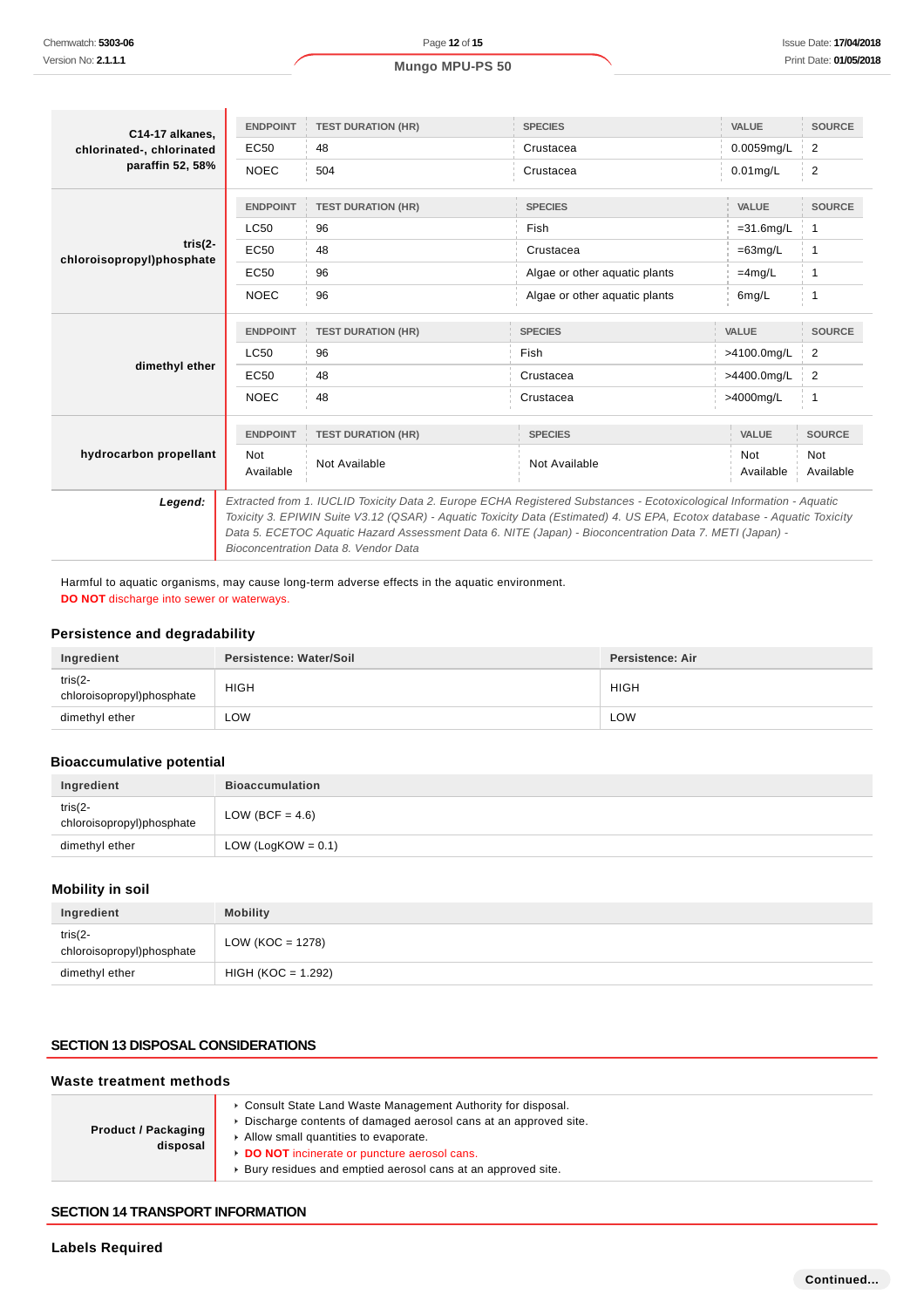| Marine Pollutant NO |  |
|---------------------|--|
| HAZCHEM 2Y          |  |

# **Land transport (ADG)**

| <b>UN number</b>                     | 1950                                                                   |  |  |
|--------------------------------------|------------------------------------------------------------------------|--|--|
| <b>UN proper shipping</b><br>name    | <b>AEROSOLS</b>                                                        |  |  |
| <b>Transport hazard</b><br>class(es) | Class<br>2.1<br>Subrisk<br>Not Applicable                              |  |  |
| Packing group                        | Not Applicable                                                         |  |  |
| <b>Environmental hazard</b>          | Not Applicable                                                         |  |  |
| Special precautions for<br>user      | Special provisions<br>63 190 277 327 344<br>Limited quantity<br>1000ml |  |  |

# **Air transport (ICAO-IATA / DGR)**

| <b>UN number</b>                     | 1950                                                                                             |  |                                   |  |
|--------------------------------------|--------------------------------------------------------------------------------------------------|--|-----------------------------------|--|
| UN proper shipping<br>name           | Aerosols, flammable; Aerosols, flammable (engine starting fluid)                                 |  |                                   |  |
| <b>Transport hazard</b><br>class(es) | <b>ICAO/IATA Class</b><br>2.1<br>ICAO / IATA Subrisk<br>Not Applicable<br><b>ERG Code</b><br>10L |  |                                   |  |
| Packing group                        | Not Applicable                                                                                   |  |                                   |  |
| <b>Environmental hazard</b>          | Not Applicable                                                                                   |  |                                   |  |
|                                      | Special provisions                                                                               |  | A145 A167 A802; A1 A145 A167 A802 |  |
|                                      | Cargo Only Packing Instructions                                                                  |  | 203                               |  |
| Special precautions for<br>user      | Cargo Only Maximum Qty / Pack                                                                    |  | 150 kg                            |  |
|                                      | Passenger and Cargo Packing Instructions                                                         |  | 203; Forbidden                    |  |
|                                      | Passenger and Cargo Maximum Qty / Pack                                                           |  | 75 kg; Forbidden                  |  |
|                                      | Passenger and Cargo Limited Quantity Packing Instructions                                        |  | Y203; Forbidden                   |  |
|                                      | Passenger and Cargo Limited Maximum Qty / Pack                                                   |  | 30 kg G; Forbidden                |  |

# **Sea transport (IMDG-Code / GGVSee)**

| UN number                            | 1950                                                                 |                                                    |  |
|--------------------------------------|----------------------------------------------------------------------|----------------------------------------------------|--|
| <b>UN proper shipping</b><br>name    | <b>AEROSOLS</b>                                                      |                                                    |  |
| <b>Transport hazard</b><br>class(es) | <b>IMDG Class</b><br>2.1<br><b>IMDG Subrisk</b><br>Not Applicable    |                                                    |  |
| Packing group                        | Not Applicable                                                       |                                                    |  |
| <b>Environmental hazard</b>          | Not Applicable                                                       |                                                    |  |
| Special precautions for<br>user      | <b>EMS Number</b><br>Special provisions<br><b>Limited Quantities</b> | $F-D, S-U$<br>63 190 277 327 344 381 959<br>1000ml |  |

# **Transport in bulk according to Annex II of MARPOL and the IBC code**

Not Applicable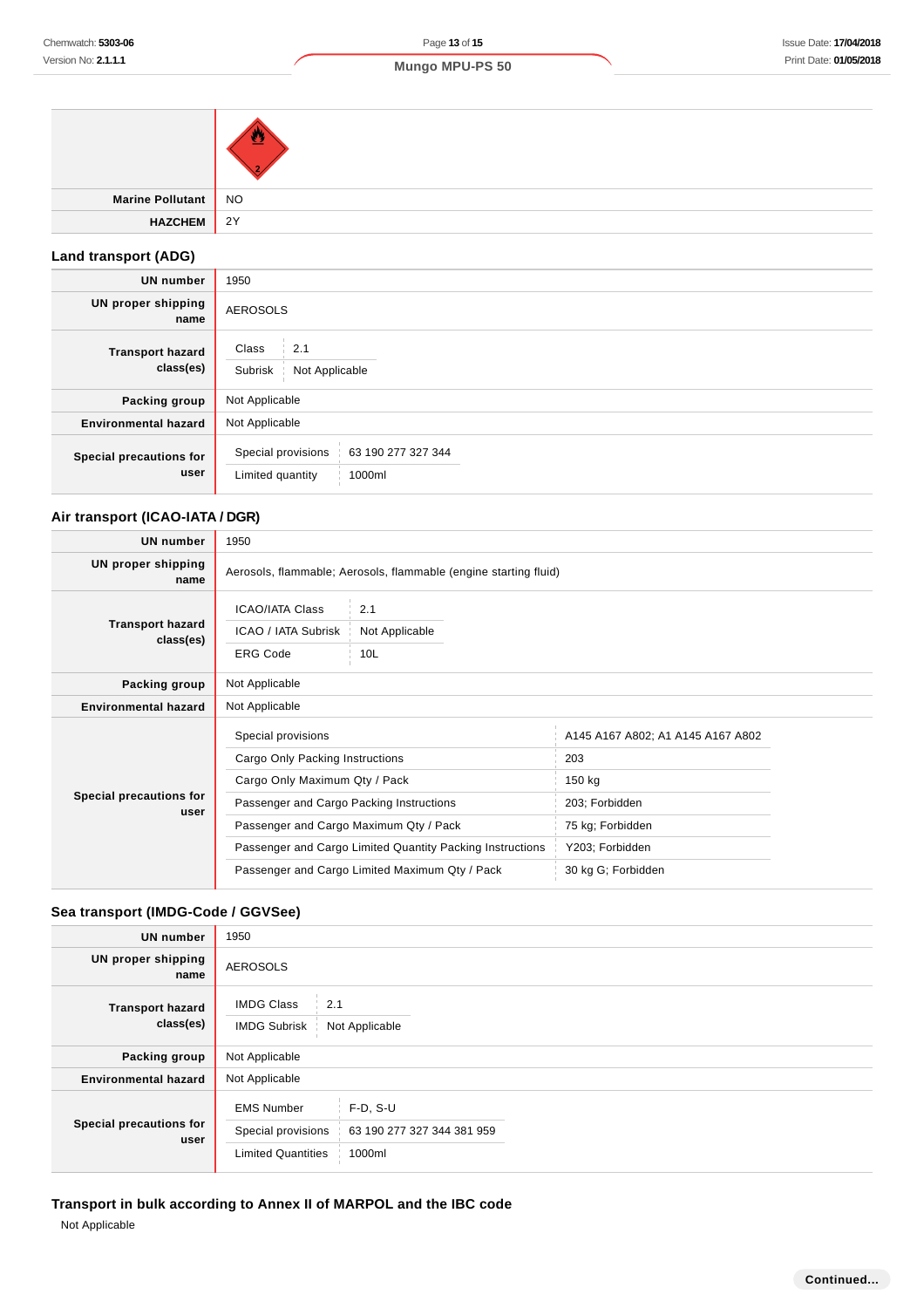# **SECTION 15 REGULATORY INFORMATION**

|                                                                                                    | Safety, health and environmental regulations / legislation specific for the substance or mixture                                                                                                |                                                                                                                          |  |
|----------------------------------------------------------------------------------------------------|-------------------------------------------------------------------------------------------------------------------------------------------------------------------------------------------------|--------------------------------------------------------------------------------------------------------------------------|--|
|                                                                                                    | POLYMERIC DIPHENYLMETHANE DIISOCYANATE(9016-87-9) IS FOUND ON THE FOLLOWING REGULATORY LISTS                                                                                                    |                                                                                                                          |  |
| Australia Exposure Standards<br>Australia Hazardous Chemical Information System (HCIS) - Hazardous |                                                                                                                                                                                                 | Australia Standard for the Uniform Scheduling of Medicines and Poisons<br>(SUSMP) - Appendix F (Part 3)                  |  |
| Chemicals<br>Australia Inventory of Chemical Substances (AICS)                                     |                                                                                                                                                                                                 | Australia Standard for the Uniform Scheduling of Medicines and Poisons<br>(SUSMP) - Schedule 6                           |  |
| (SUSMP) - Appendix E (Part 2)                                                                      | Australia Standard for the Uniform Scheduling of Medicines and Poisons                                                                                                                          | Australia Work Health and Safety Regulations 2016 - Hazardous chemicals<br>(other than lead) requiring health monitoring |  |
|                                                                                                    |                                                                                                                                                                                                 | International Agency for Research on Cancer (IARC) - Agents Classified<br>by the IARC Monographs                         |  |
|                                                                                                    |                                                                                                                                                                                                 | C14-17 ALKANES, CHLORINATED-, CHLORINATED PARAFFIN 52, 58%(85535-85-9) IS FOUND ON THE FOLLOWING REGULATORY LISTS        |  |
| Chemicals                                                                                          | Australia Hazardous Chemical Information System (HCIS) - Hazardous                                                                                                                              | Australia Inventory of Chemical Substances (AICS)                                                                        |  |
|                                                                                                    | TRIS(2-CHLOROISOPROPYL)PHOSPHATE(13674-84-5) IS FOUND ON THE FOLLOWING REGULATORY LISTS                                                                                                         |                                                                                                                          |  |
| Australia Inventory of Chemical Substances (AICS)                                                  |                                                                                                                                                                                                 |                                                                                                                          |  |
|                                                                                                    | DIMETHYL ETHER(115-10-6) IS FOUND ON THE FOLLOWING REGULATORY LISTS                                                                                                                             |                                                                                                                          |  |
| Australia Exposure Standards                                                                       |                                                                                                                                                                                                 | Australia Standard for the Uniform Scheduling of Medicines and Poisons                                                   |  |
|                                                                                                    | Australia Hazardous Chemical Information System (HCIS) - Hazardous                                                                                                                              | (SUSMP) - Appendix B (Part 3)                                                                                            |  |
| Chemicals<br>Australia Inventory of Chemical Substances (AICS)                                     |                                                                                                                                                                                                 | Australia Standard for the Uniform Scheduling of Medicines and Poisons<br>(SUSMP) - Appendix E (Part 2)                  |  |
|                                                                                                    |                                                                                                                                                                                                 | Australia Standard for the Uniform Scheduling of Medicines and Poisons<br>(SUSMP) - Schedule 5                           |  |
|                                                                                                    | HYDROCARBON PROPELLANT(68476-85-7.) IS FOUND ON THE FOLLOWING REGULATORY LISTS                                                                                                                  |                                                                                                                          |  |
| Australia Exposure Standards                                                                       |                                                                                                                                                                                                 | Australia Standard for the Uniform Scheduling of Medicines and Poisons                                                   |  |
|                                                                                                    | Australia Hazardous Chemical Information System (HCIS) - Hazardous                                                                                                                              | (SUSMP) - Appendix E (Part 2)                                                                                            |  |
| Chemicals<br>Australia Inventory of Chemical Substances (AICS)                                     |                                                                                                                                                                                                 | Australia Standard for the Uniform Scheduling of Medicines and Poisons<br>(SUSMP) - Schedule 5                           |  |
| <b>National Inventory</b>                                                                          | <b>Status</b>                                                                                                                                                                                   |                                                                                                                          |  |
| Australia - AICS                                                                                   | Υ                                                                                                                                                                                               |                                                                                                                          |  |
| Canada - DSL                                                                                       | Y                                                                                                                                                                                               |                                                                                                                          |  |
| Canada - NDSL                                                                                      | chloroisopropyl)phosphate; polymeric diphenylmethane diisocyanate)                                                                                                                              | N (dimethyl ether; C14-17 alkanes, chlorinated-, chlorinated paraffin 52, 58%; hydrocarbon propellant; tris(2-           |  |
| China - IECSC                                                                                      | Υ                                                                                                                                                                                               |                                                                                                                          |  |
| Europe - EINEC / ELINCS /<br><b>NLP</b>                                                            | N (polymeric diphenylmethane diisocyanate)                                                                                                                                                      |                                                                                                                          |  |
| Japan - ENCS                                                                                       | N (C14-17 alkanes, chlorinated-, chlorinated paraffin 52, 58%)                                                                                                                                  |                                                                                                                          |  |
| Korea - KECI                                                                                       | Υ                                                                                                                                                                                               |                                                                                                                          |  |
| New Zealand - NZIoC                                                                                | Y                                                                                                                                                                                               |                                                                                                                          |  |
| Philippines - PICCS                                                                                | Υ                                                                                                                                                                                               |                                                                                                                          |  |
| USA - TSCA                                                                                         | N (C14-17 alkanes, chlorinated-, chlorinated paraffin 52, 58%)                                                                                                                                  |                                                                                                                          |  |
| Legend:                                                                                            | $Y = All$ ingredients are on the inventory<br>$N = Not$ determined or one or more ingredients are not on the inventory and are not exempt from listing(see specific<br>ingredients in brackets) |                                                                                                                          |  |

# **SECTION 16 OTHER INFORMATION**

| <b>Povicic</b><br>Date | 1710<br>4/2018<br>ìД |
|------------------------|----------------------|
| Initi                  | ≅lable               |
| Date                   | N <sub>Io</sub>      |
|                        | $\mathbf{v}$         |

## **Other information**

#### **Ingredients with multiple cas numbers**

| $m_{\rm g}$ , carente main manipic cae namicole |               |  |
|-------------------------------------------------|---------------|--|
| Name                                            | <b>CAS No</b> |  |